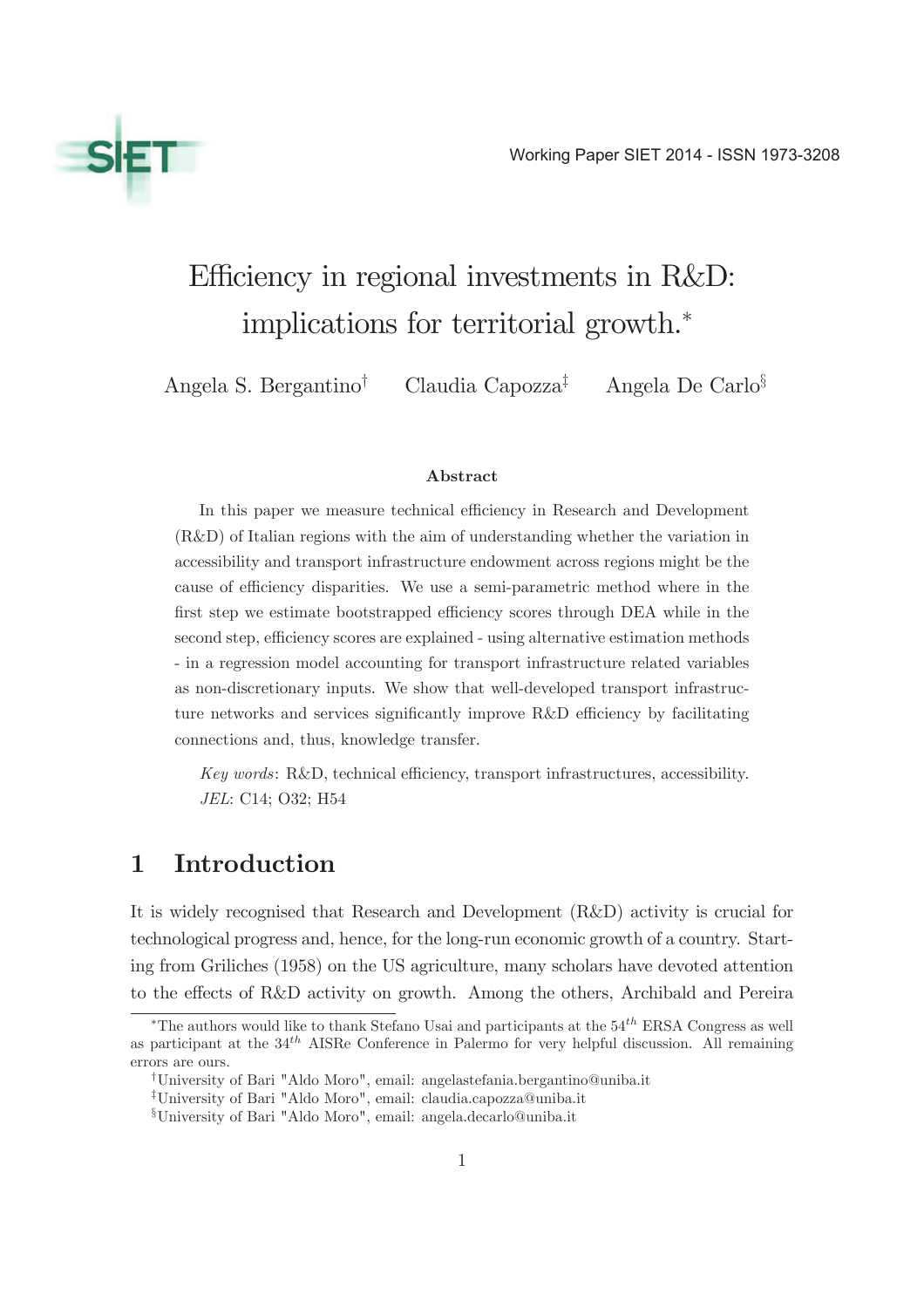#### 1 INTRODUCTION

(2003) investigate the long-run effects of public and private R&D, underlying the large return rate of publicly funded R&D projects on private-sector performance in US. Further, Goel et al. (2008) carry out an extensive study exploring the link between economic growth and R&D funding in US. The main result is that economic growth seems to have a stronger association with federal R&D than with non-federal R&D. Focussing on OECD countries, Guellec and van Pottelsberghe de la Potterie (2001) provide empirical evidence on the positive long-term effects of R&D on productivity. The effects become greater for R&D-intensive countries and for countries where the share of universities, rather than government labs, is higher. Using a panel of industries across OECD countries, Griffith et al. (2004) empirically prove that R&D stimulates growth either directly through innovation or indirectly through technology transfer. Indeed, Johnes (2002) shows in a theoretical model that the long-run growth in US is driven by the implementation of ideas discovered throughout the world.

The efficient use of R&D resources is, in effect, a fundamental issue for growth. It follows that the analysis of the determinants of R&D efficiency would be useful in order to identify appropriate policy measures to improve the resources' allocation and design appropriate policy measures. While the application of parametric, i.e., econometric, techniques to the study of regional economic and innovative performance has become standard, the implementation of non-parametric methods is still quite rare (Foddi and Usai, 2013). Some past papers on efficiency in R&D activity use Data Envelopment Analysis (DEA) to assess performance. For instance, Chen et al. (2004) look at R&D efficiency in the computer industry considering a sample of taiwanese firms. Sharma and Thomas (2008) evaluates relative efficiency of R&D process across developed and developing countries. As well, Wang and Huang (2007) conduct a more detailed analysis by using a three-step DEA to explore the relative efficiency of R&D activities across either OECD or non-OECD countries. After assessing inter-country performance, they find out that the main drivers of efficiency are the enrolment rate of tertiary education, the PC density, and, to a greater extent, the English proficiency. Employing the same method, Hsu and Hsueh (2009) measure the relative efficiency of government-sponsored R&D projects in Taiwan. Efficiency is significantly influenced by the firm size and by the ratio of public subsidy on R&D. In addition to Wang and Huang (2007), Wang (2007) evaluates efficiency by stochastic frontier analysis, showing that the higher the PC density and the economic freedom of a country, the lower R&D inefficiency. Instead, the government share in R&D expenditure is found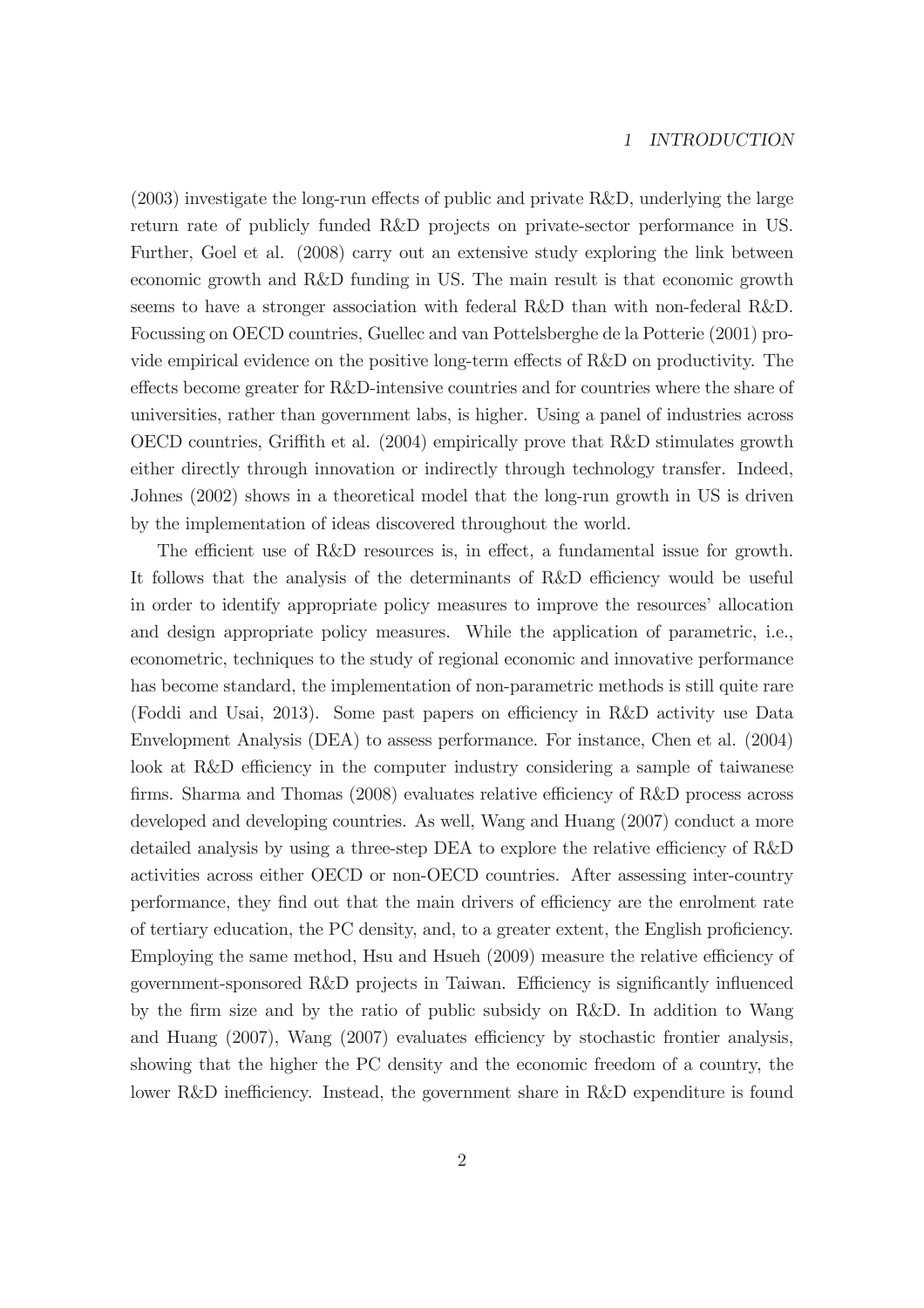#### 1 INTRODUCTION

to play no role in affecting efficiency. More recently, Thomas et al. (2011) calculate R&D efficiency across US states plus the District of Columbia as the ratio of R&D outputs over R&D inputs. For most of the states, R&D efficiency has decreased over time. Aguado et al. (2013) use DEA to assess the efficiency of Spain and Italy at regional level in two time periods (pre- and post-crisis). Then, using a cluster analysis, they point out differences in regions' performance between the two period of analysis. Their results show that northern Italian regions are the best performers not only among Italian regions but also considering the Spanish regions, either in the pre-crisis or in the post-crisis period. Further, southern Italian regions have improved their performance in the post-crisis period compared to the pre-crisis, though they are still far from the level of efficiency achieved by northern regions. On the contrary, Spanish regions show worse performance in the post-crisis period, mainly caused by an increase in the use of inputs which has not led to an expected increase in the level of output.

This paper contributes to the existing research by estimating R&D efficiency of the Italian regions with the aim of understanding whether the variation in transport infrastructure endowment across regions might be the cause of efficiency disparities. Our hypothesis is that transport infrastructures play a role in improving R&D efficiency by facilitating connections and, thus, knowledge transfer among firms and universities which are the main producers of R&D outputs. To test our hypothesis, we apply a semiparametric method. In the first step, we estimate bootstrapped technical efficiency scores by the means of DEA. In the second step, we define a regression model, to explain efficiency scores, including transport infrastructure variables as non-discretionary inputs. Our results - which are robust to the alternative estimation methods we use claim that transport infrastructures and territorial accessibility seriously improve technical efficiency in R&D by facilitating connections and, thus, information sharing and knowledge transfer among R&D producers. This is also consistent with Jakko and McCann (2008) whose findings show that knowledge exchanges play an important role in the innovation process.

Overall, it emerges the additional effect of transport infrastructure investment on regional growth since well-developed transport infrastructures foster growth via two channel, one direct and the other indirect through R&D efficiency improvements.

The remainder of the paper unfolds as follows. In Section 2 we present the methodology, then in Section 3 we give a description of the data. In Section 4 we discuss the results and in Section 5 we draw conclusions. The robustness check is provided in the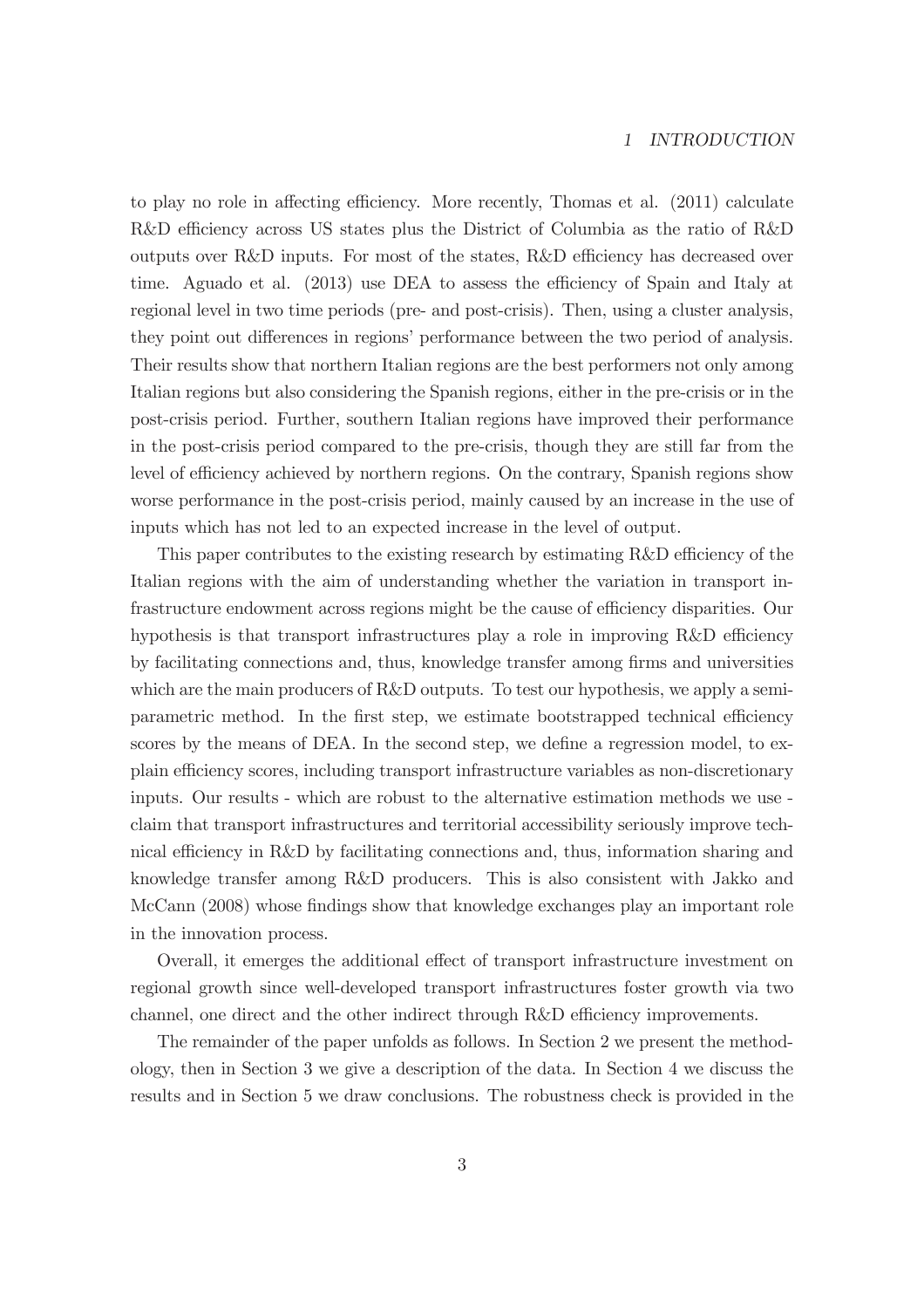#### 2 METHODOLOGY

Appendix.

# 2 Methodology

We apply a semi-parametric procedure to test the hypothesis that transport infrastructures affect technical efficiency in R&D activity of Italian regions.

In the first step, technical efficiency is estimated by the means of Data Envelopment Analysis (DEA), the non parametric approach introduced by Charnes et al. (1978). Technical efficiency refers to the "ability to avoid waste by producing as much output as input usage allows (output-oriented), or by using as little input as output production allows (input-oriented)".<sup>1</sup>

DEA has become the most popular technique for measuring efficiency. Actually, DEA is a very flexible tool. Firstly, it does not impose a functional form on the inputoutput relationship. Within the set of comparable Decision Making Units (DMUs), DEA identifies those that exhibit the best practice and constitute the efficient frontier. Deviations from the frontier are the result of inefficiency. Further, DEA manages multiple inputs and multiple outputs avoiding contrived output aggregation. This last point is relevant for the present study as the R&D production function is multidimensional, as we explain in the data section. The drawback of DEA is that generates estimates biased upwards since it overestimates the true efficiency level. To get rid of this downside, efficiency scores from the first step are corrected by the bootstrap procedure.

In the second step, technical efficiency scores are explained in a regression using non-discretionary inputs - transport infrastructure proxies - as independent variables.

We use different estimation methods, depending on the assumption we make on the distribution of the dependent variable.<sup>2</sup>

<sup>&</sup>lt;sup>1</sup>See Lovel (1993) pg. 12.

<sup>2</sup>For greater details on the multi-step methodology for calculating efficiency determinants applied to different sectors see, among others, Bergantino et al., 2013; Bergantino and Musso, 2011; Bergantino and Porcelli, 2010 and 2011; Aubyn et al., 2009; Liu and Tone, 2008; Buzzo Margari, Erbetta, Petraglia and Piacenza, 2007; Worthington and Dollery, 2002.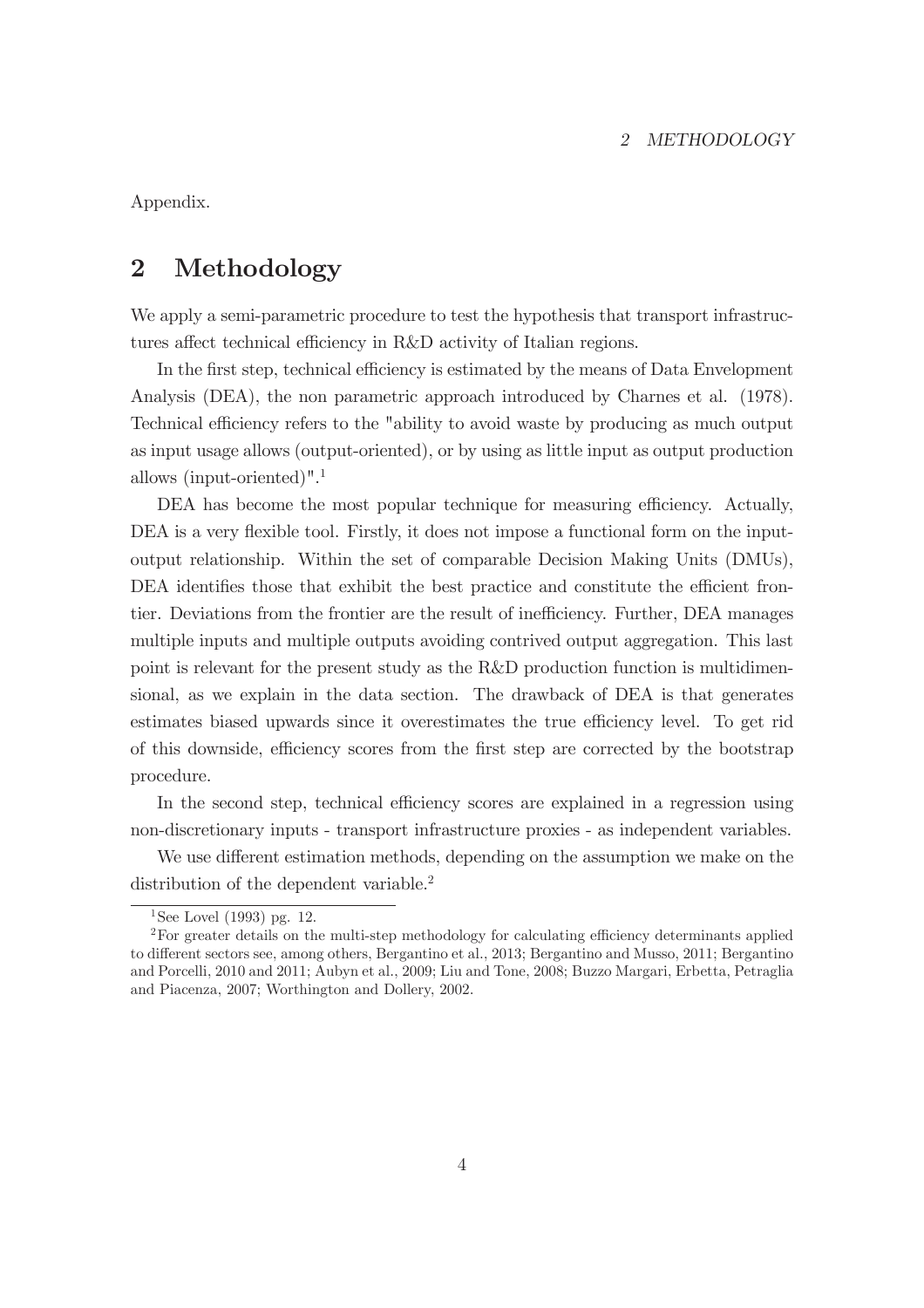### 2.1 First step

To estimate technical efficiency, the variable returns to scale envelopment problem is solved for each  $i^{th}$  DMU in the sample (Banker et al., 1984)<sup>3</sup>. We employ the standard input-oriented approach where technical efficiency is reached when inputs are minimized, keeping outputs fixed.

Consider the  $i^{th}$  DMU, with  $i = 1, ..., N$ , employing z inputs to produce q outputs. Then,  $\theta$  is the solution of the following linear program:

$$
\min_{\theta,\lambda} \quad subject \ to: \theta x_i \ge X\lambda; Y\lambda \ge y_i; \ e\lambda = 1; \ \lambda \ge 0 \tag{1}
$$

where:

- $x_i$  is the  $(z \times 1)$  input vector of the  $i^{th}$  DMU;
- $y_i$  is the  $(q \times 1)$  output vector of the  $i^{th}$  DMU;
- X is the  $(z \times N)$  matrix of input vector in the comparison set;
- Y is the  $(q \times N)$  matrix of output vector in the comparison set;
- $\lambda$  is the  $(N \times 1)$  intensity vector;
- e is the  $(N \times 1)$  unity vector.

Technical efficiency scores correspond to Debreau (1951) - Farrell (1957) measure of efficiency and are bounded between unity and infinity. A DMU is technically when  $\theta = 1$ , whereas a DMU is not technically efficient when  $\theta > 1$ .

<sup>3</sup>Formerly, Charnes et al. (1978) developed the DEA model assuming constant return to scale. Afterward, Banker et al. (1984) relax this assumption by allowing for variable return to scale.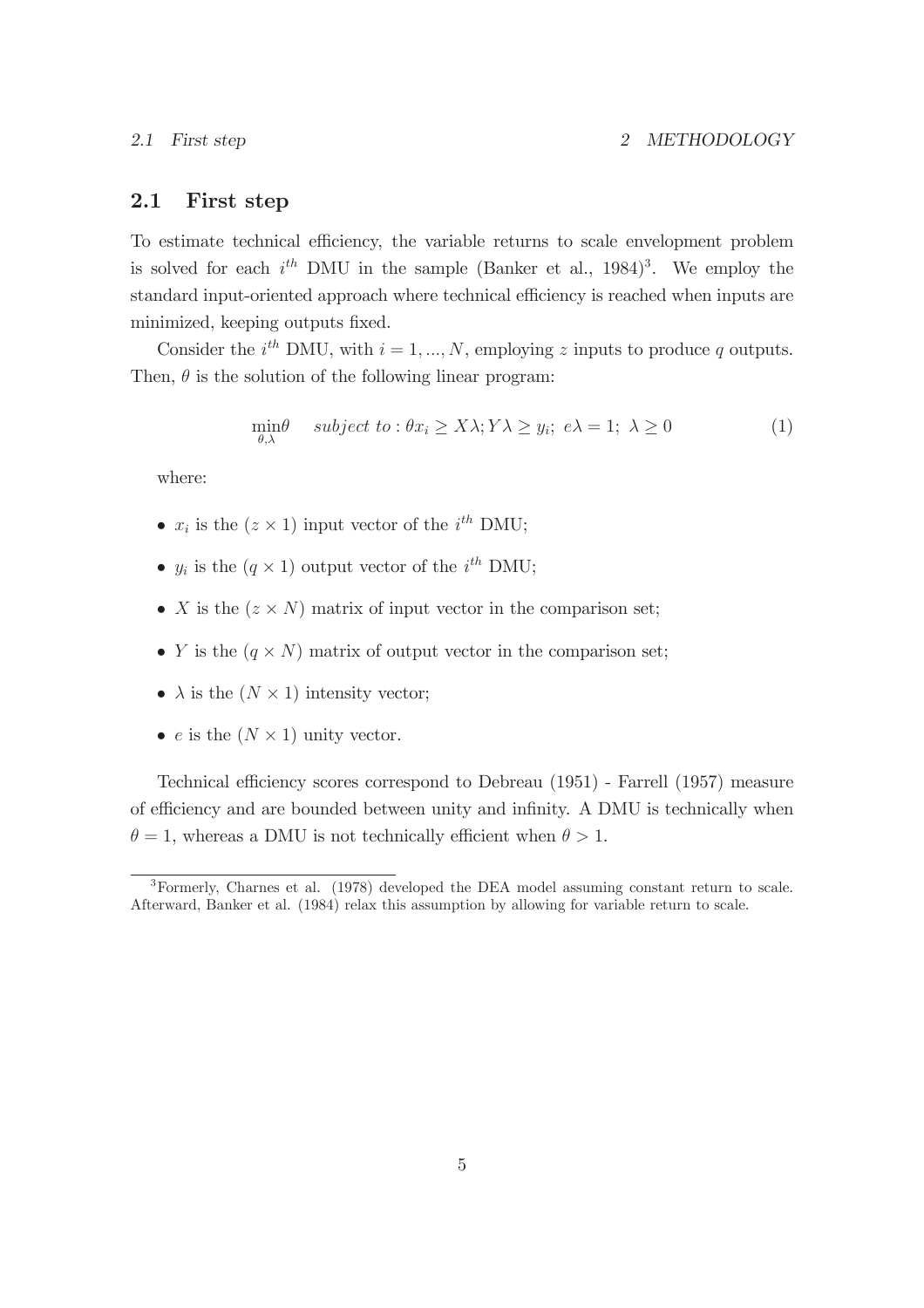

Figure 1. Graphical representation of the Debreu-Farrell index of technical efficiency.

Consider the graph in Figure 1 representing, for simplicity, the two-input/oneoutput production function. Both  $X_a$  and  $X_b$  are inefficient because they lie inside the input requirement set and their efficiency scores are the scalars  $\frac{\overline{0e_a X_a}}{\overline{0X_a}}$  and  $\frac{\overline{0e_b X_{jb}}}{\overline{0X_b}}$ , which correspond to the minimum proportional reduction in both inputs necessary to hit the isoquant along the ray that connects the input combination to the origin. Efficiency scores have to be interpreted in terms of inefficiency with higher values indicating a lower efficiency.

In our sample we observe input-output data on Italian regions over the years. The linear program is solved by using a pooled approach where only one production frontier is estimated. In this way, each region is compared with all other regions and also with itself in different years (inter-regional and inter-temporal comparison).

As mentioned before, DEA tends to overestimate the true efficiency level, thus scores are corrected by the bootstrap procedure (2000 reps) developed by Simar and Wilson (1998, 2000).

In order to check the robustness of results, we also estimate efficiency using the output-oriented approach, where technical efficiency is reached when outputs are maximized, keeping inputs fixed (see the Appendix).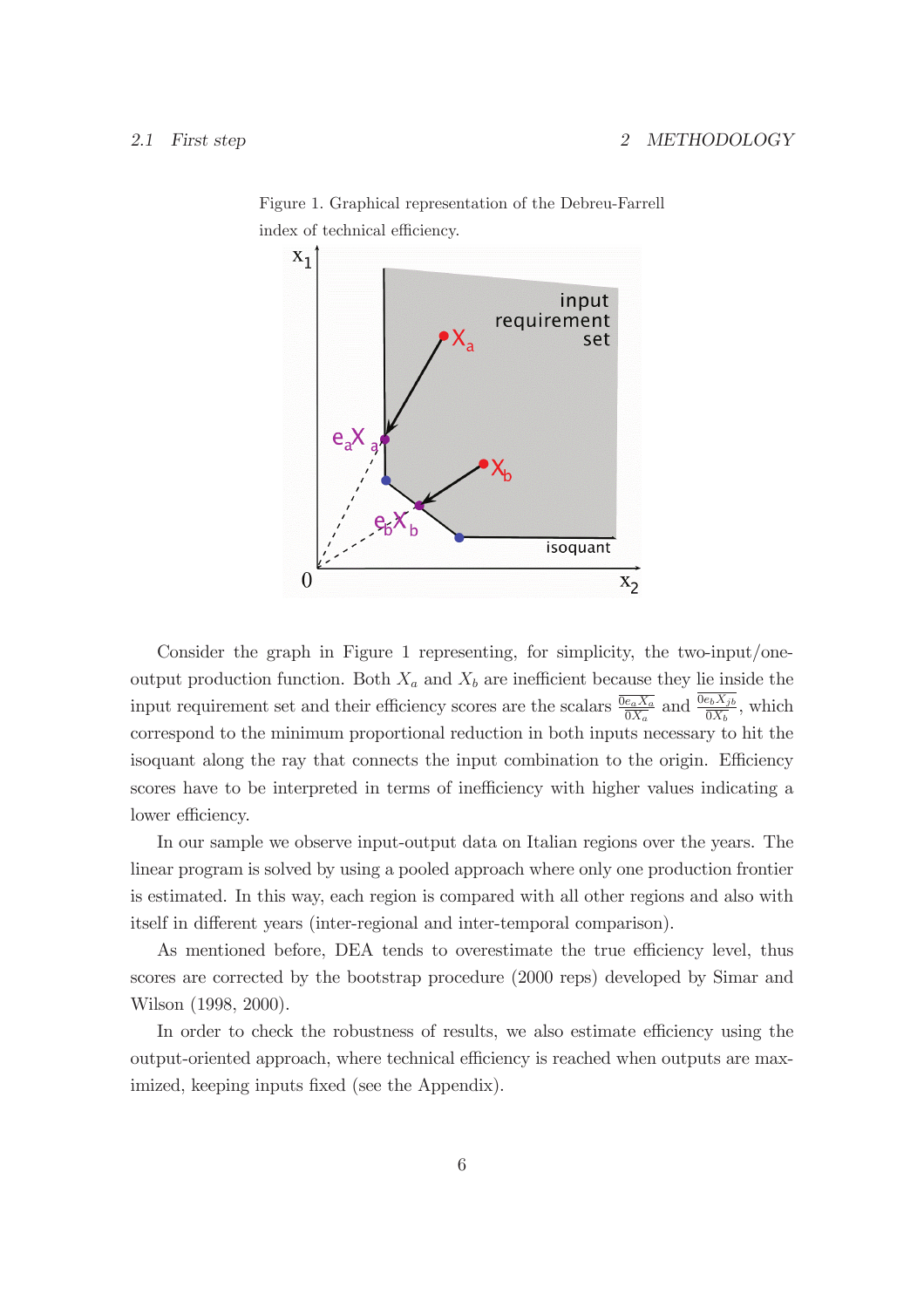## 2.2 Second step

In the second step, bootstrapped DEA scores are explained in a regression model using non-discretionary inputs as independent variables. We specify the following equation:

$$
\theta_{i,t} = \beta_0 + \beta_1 X_{i,t} + \delta_t + \varepsilon_{i,t} \tag{2}
$$

where  $i$  identifies the region and  $t$  the time.

The dependent variable  $\theta_{i,t}$  is the vector of efficiency scores. Further,  $X_{i,t}$  is the set of environmental variables that might influence the efficiency and  $\delta_t$  is the set of year dummies which capture the impact of macroeconomic factors equally affecting all regions. Finally,  $\varepsilon_{i,t}$  is the idiosyncratic error term.

To estimate regression parameters we use three alternative strategies:

- 1. Following Simar and Wilson (2007), in the second step we implement a bootstrapped (2000 reps) left-truncated regression whose coefficients are obtained using the maximum likelihood estimator (MLE). Formerly, in the second step, the Tobit model was largely used. However, Simar and Wilson (2007), using Monte-Carlo experiments, show that Tobit provides poor results for either estimation or inference. They also prove that the double bootstrapped procedure performs very well, in terms of estimated confidence intervals and root mean square error.
- 2. In order to account for the potential non-linearity, we exploit the fact that the DEA efficiency scores have an ordinal meaning. Firstly, we compute the inverse ratio of efficiency scores, which are bounded between 0 and 1. In this case, the higher the score, the greater the efficiency. We define the dependent variable as a binary indicator taking value 1 if the DMU is above the mean of the inverse ratio of the efficiency scores, 0 otherwise. Then, we use the Probit estimator to obtain coefficients.
- 3. For robustness check and to further tackle the issue of non-linearity, we use the Bernoulli quasi-MLE as proposed by Papke and Woolridge (2008), where the dependent variable is defined as at point 2.

The output is presented and analysed in the following sections.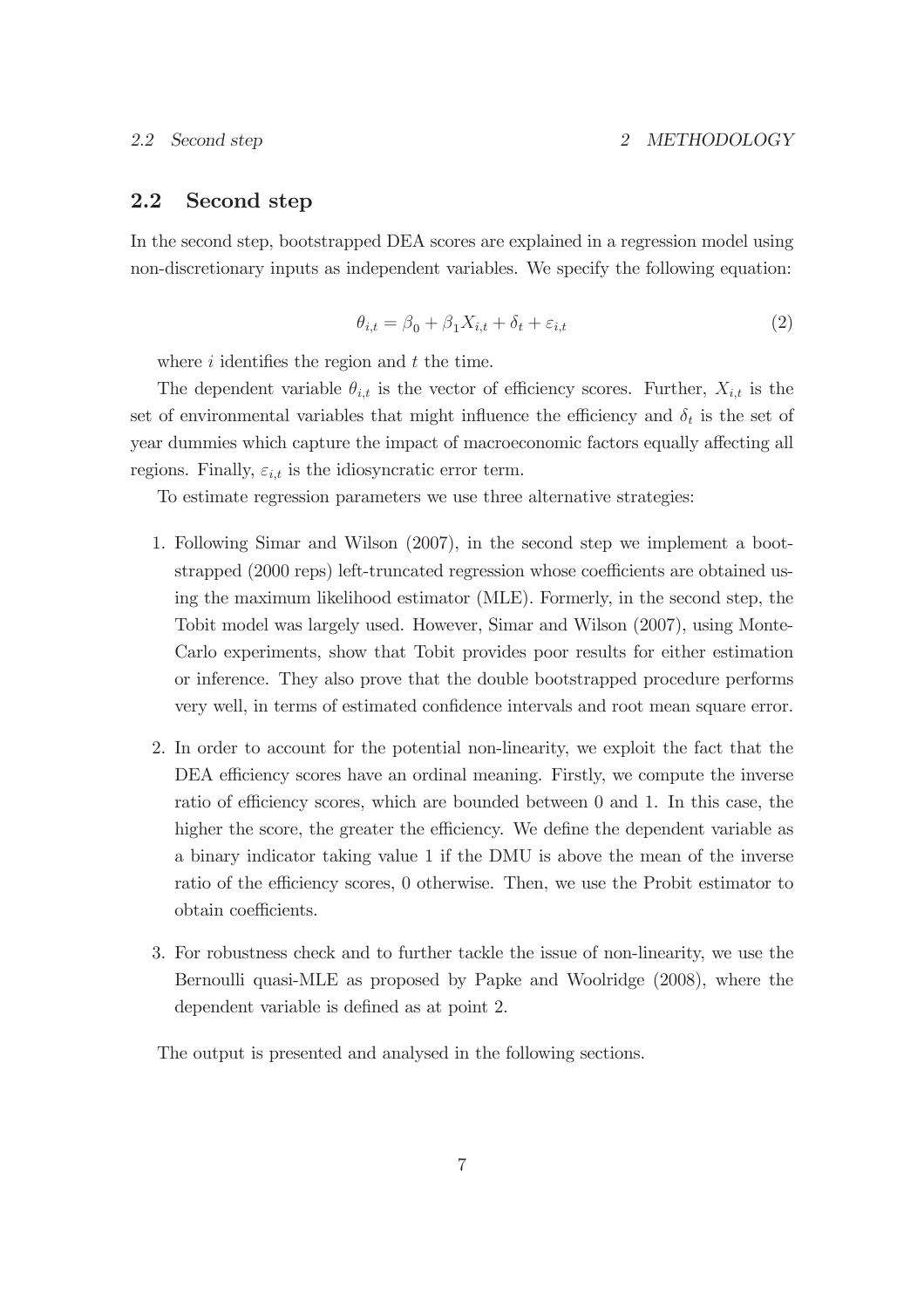# 3 Data

### 3.1 Inputs and outputs

Different kinds of inputs have been adopted in the literature to characterised the R&D production function. Personnel and financial resources are, indeed, fundamental for developing a research project. In fact, for a successful R&D activity, the effort of manpower is a key factor. In addition, financial resources for purchasing technology and equipments are necessary to carry out R&D projects (see, among others, Pakes and Griliches, 1984; Guan and Wang, 2004). The outputs of the R&D activity are, mainly, patents and publications. The number of patents is a widely accepted indicator of R&D output. Basically, a patent indicates the presence of a non-negligible expectation on the product or the idea as to its ultimate utility and marketability (see Griliches, 1990); moreover, Acs et al. (2002) empirically prove that patents are a fairly reliable measure of innovative activity. Publications represent an indicator of academic productivity and are the way for sharing research results (Wang and Huang, 2007 and Sharma and Thomas, 2008).

In line with the prevailing approach, we define a two-inputs/two-outputs production function. We use, as inputs, scientific manpower and financial resources devoted to R&D. The required data on the number of R&D personnel per 1,000 inhabitants and total R&D expenditures as percent of GDP are collected from the Italian National Statistical Institute (ISTAT). As mentioned, outputs are patents and publications. Data on the number of patents granted by agencies in each region are collected from the Ufficio Italiano Brevetti e Marchi (UIBM). Data on the number of articles published are retrieved from Web of Knowledge, Science Citation Index (SCI), a well accepted source of data on publications.<sup>4</sup>

It is worth noting that the R&D production process requires time to be completed and to realize outputs. Therefore, we account of a time lag between inputs and outputs, defining three production functions according to the three different time lags (1-year, 2-years and 3-years, see Table 1). Data are collected for the sample of 20 Italian regions over the time span 1995 to 2012.

<sup>&</sup>lt;sup>4</sup>For greater details on the definitions and characteristics of the inputs and outputs the reader is referred to: Bergantino, Capozza and De Carlo (2012).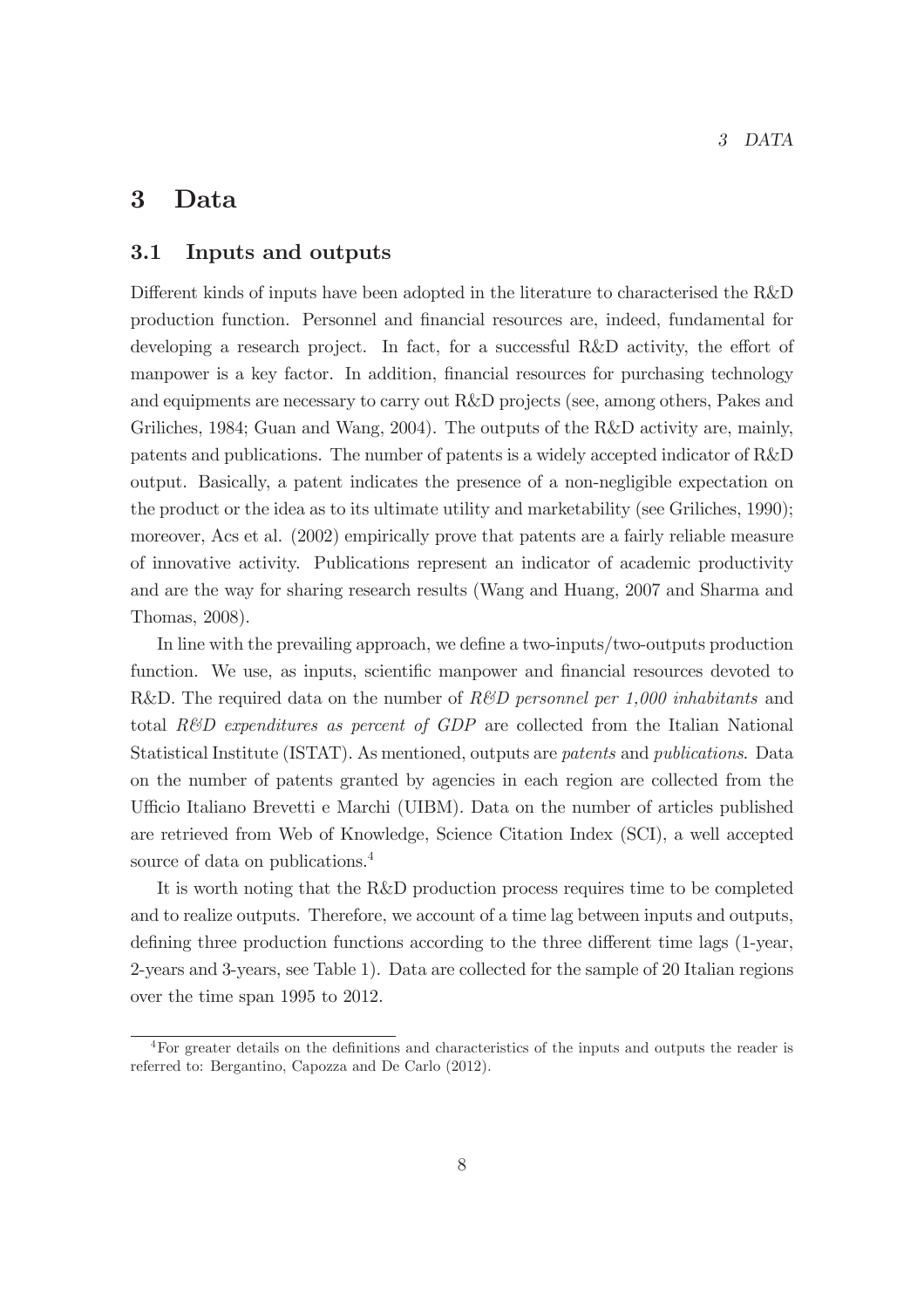|  |  |  |  |  | Table 1. Descriptive statistics of R&D inputs-outputs |
|--|--|--|--|--|-------------------------------------------------------|
|--|--|--|--|--|-------------------------------------------------------|

|                                             | Obs | Mean     | St. Dev  | Min              | Max    |
|---------------------------------------------|-----|----------|----------|------------------|--------|
| INPUT                                       |     |          |          |                  |        |
| R&D personnel per $1,000$ inh $(1995-2010)$ | 320 | 2.557    | 1.385    | 0.08             | 6.19   |
| R&D expenditures $\%GDP$ (1995-2010)        | 320 | 0.892    | 0.423    | 0.056            | 1.955  |
| OUTPUT                                      |     |          |          |                  |        |
| Number of patents granted (1996-2011)       | 320 | 571.11   | 1,020.50 | $\boldsymbol{0}$ | 7,564  |
| Number of publications (1996-2011)          | 320 | 2,107.83 | 2,242.15 | 6                | 10,090 |
| INPUT                                       |     |          |          |                  |        |
| $R&D$ personnel per 1,000 inh (1995-2010)   | 320 | 2.557    | 1.385    | 0.08             | 6.19   |
| R&D expenditures $\%GDP$ (1995-2010)        | 320 | 0.892    | 0.423    | 0.056            | 1.955  |
| OUTPUT                                      |     |          |          |                  |        |
| Number of patents granted (1997-2012)       | 320 | 560.99   | 1,014.11 | $\theta$         | 7,564  |
| Number of publications (1997-2012)          | 320 | 2,211.01 | 2,341.56 | $\,6$            | 10,547 |
| INPUT                                       |     |          |          |                  |        |
| $R&D$ personnel per 1,000 inh (1995-2009)   | 300 | 2.510    | 1.363    | 0.08             | 6.19   |
| R&D expenditures %GDP (1995-2009)           | 300 | 0.881    | 0.423    | 0.056            | 1.955  |
| OUTPUT                                      |     |          |          |                  |        |
| Number of patents granted (1998-2012)       | 300 | 545.98   | 952.175  | $\boldsymbol{0}$ | 6,500  |
| Number of publications (1998-2012)          | 300 | 2,257.17 | 2,373.83 | $\,6$            | 10,547 |

# 3.2 Environmental variables

We include in the second stage regression model a set of environmental variables, which might affect R&D efficiency, mainly related to the transport infrastructure endowment. Specifically, environmental variables related to transportation are Transport infrastructure endowment and Air accessibility. The former is the sum of extension of the railway and the road network<sup>5</sup> measured in km per  $100 \text{ km}^2$ , capturing the level of infrastructure endowment. The latter is logarithm of the total number of air pas-

<sup>&</sup>lt;sup>5</sup>For robustness check, we also carry out regressions using the extension of the railway network and the extension of the road network as two separate variables.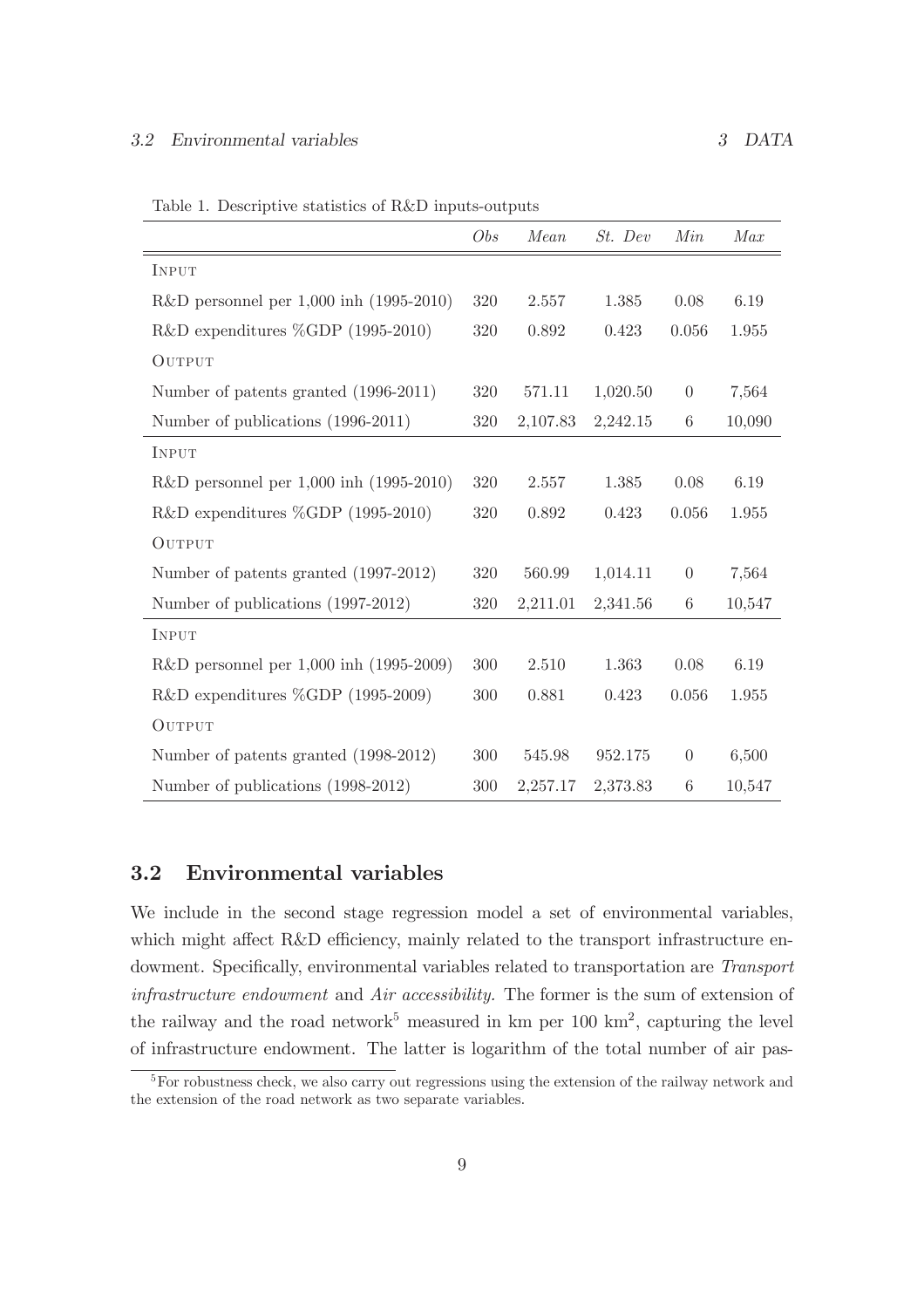sengers, capturing the intensity of airport activity and, thus, the accessibility of the territory.

We include some control variables. *Population over*  $65$  is defined as the percentage of population over 65 years. It measures the population aging and, indirectly, the attitude to innovate of a region. We introduce four macro-area dummies, North-West, North-East, Centre and South and Isles to control for geographical-specific effects (the omitted cathegory is North-West). We also add a set of year dummies to account for the impact of common macroeconomic shocks. Descriptive statistics are reported in Table 2.

| $\blacksquare$                                                      |     |                       |        |
|---------------------------------------------------------------------|-----|-----------------------|--------|
| Variable                                                            | Obs | Mean Std. Dev. Min    | Max    |
| Transport infrastructure endowment 200 62.328 16.634 25.510 107.013 |     |                       |        |
| Air accessibility                                                   |     | 260 5.957.7 9.220.8 0 | 40,486 |

Table 2. Environmental variables

# 4 Results

### 4.1 Efficiency scores in R&D

We compute bootstrapped efficiency scores which have to be interpreted in term of inefficiency (i.e. the higher the score, the lower the efficiency).

% Population over 65 320 19.581 4.062 12.218 68.594

Figure 2 shows the pattern followed by technical efficiency in R&D across years. One might expect that the level of inefficiency in R&D decreases over time thanks to a learning-by-doing process. However, we find a dramatic increase of inefficiency between the 1999 and 2000. Actually, the euro currency official introduction in 1999 may have caused an imbalance affecting R&D performance in the years right after the introduction. From 2001 to 2005, the level of inefficiency steadily decreased while, henceforth, R&D inefficiency increased again.

Figure 3 shows the pattern followed by technical efficiency in R&D across regions. On the x-axis, regions are ordered from north to south. Within each macro-area, regions appear to be heterogeneous in the level of efficiency achieved (central regions are relative less heterogeneous). According to our estimates, the most efficient region is Lombardy whereas the less efficient is Aosta Valley, both are in the Northern Italy.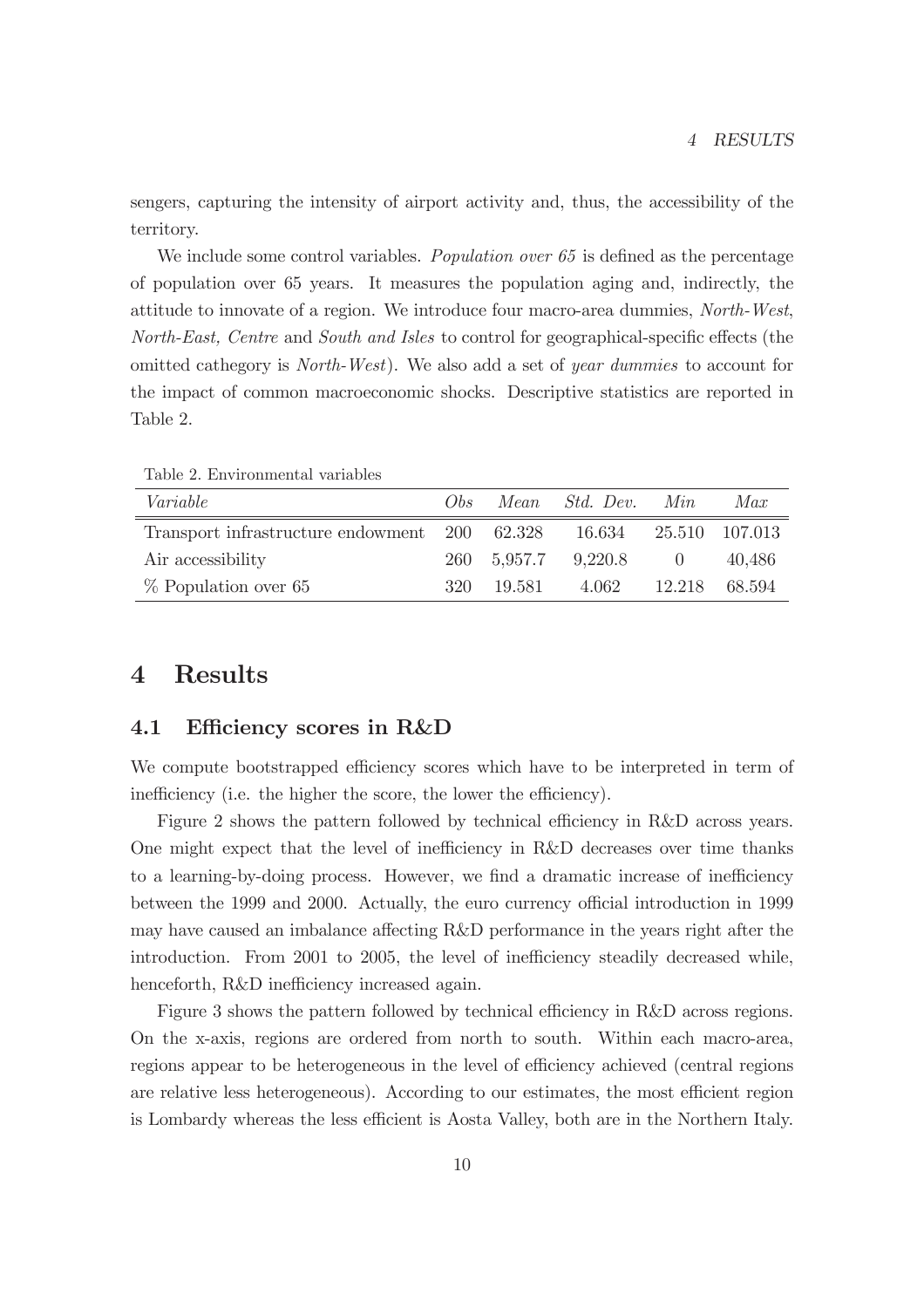Among the regions belonging to Central Italy, Tuscany is the most efficient and Umbria the less efficient. Further, Apulia is the most efficient region in the South, whereas Abruzzi is the less efficient. Finally, Sicily appears to be more efficient than Sardinia.

Efficiency scores look very similar across production functions (i.e. whatever the time lag considered between inputs and outputs). This would suggests that the ability of regions to perform efficiently does not depend on the time required to complete the R&D production process. Indeed, the Spearman correlation among rankings is at least equal to 0.98 (see the top-left part of Table 4 reported in the Appendix).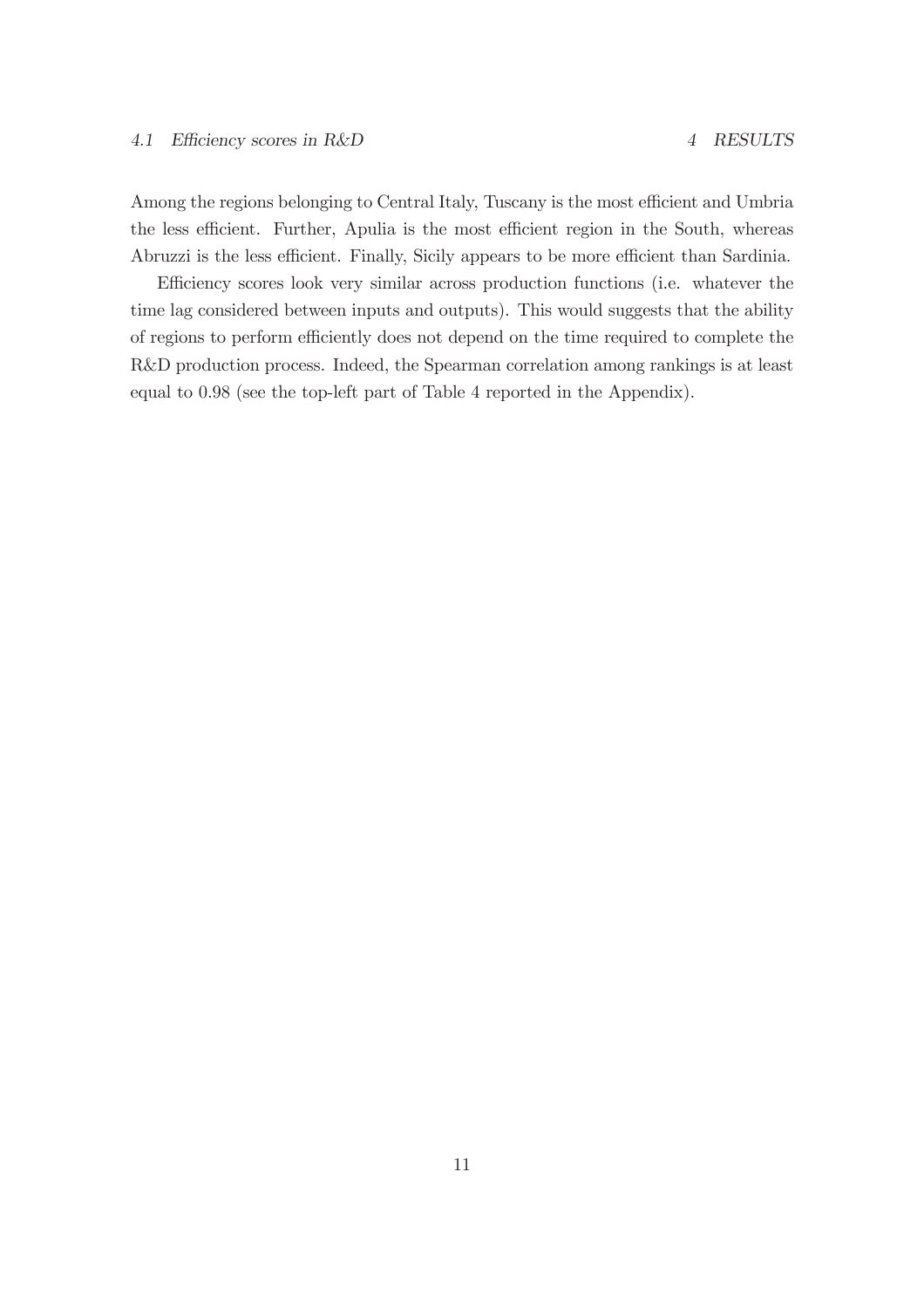



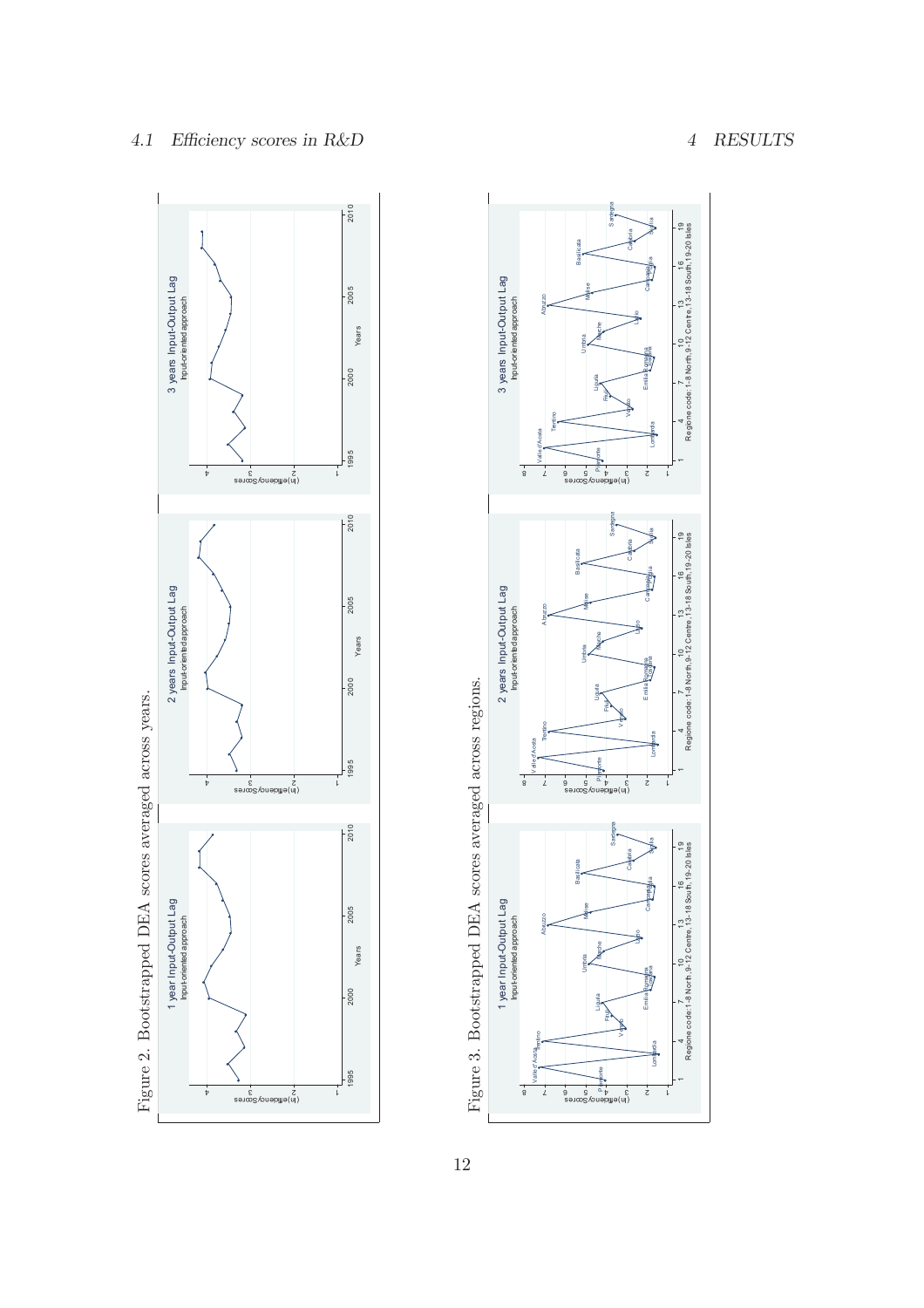# 4.2 The impact of transportation infrastructures and accessibility

Environmental aspects cannot be directly included in the production function when using DEA, still they affect regional efficiency in R&D. In our study we make the hypothesis that the ability to perform R&D activity in an efficient way might be influenced by the variation in transport infrastructure endowment and territorial accessibility across regions. In the second stage regression we include some proxies for the railway, the road and the air transport infrastructures in order to verify whether they explain the efficiency in R&D. We further control for geographic and demographic characteristics.

As mentioned in Section 2.1, we implement three alternative estimation methods. We also consider three different time lag between inputs and outputs (1-year, 2-years, 3years). In this way we also verify the sensitiveness of estimates to different specification of the production function.

In Table 3 we report results obtained using the left-truncated regression model. The dependent variable is the bootstrapped Debreau-Farrell efficiency scores, with higher values indicating lower efficiency.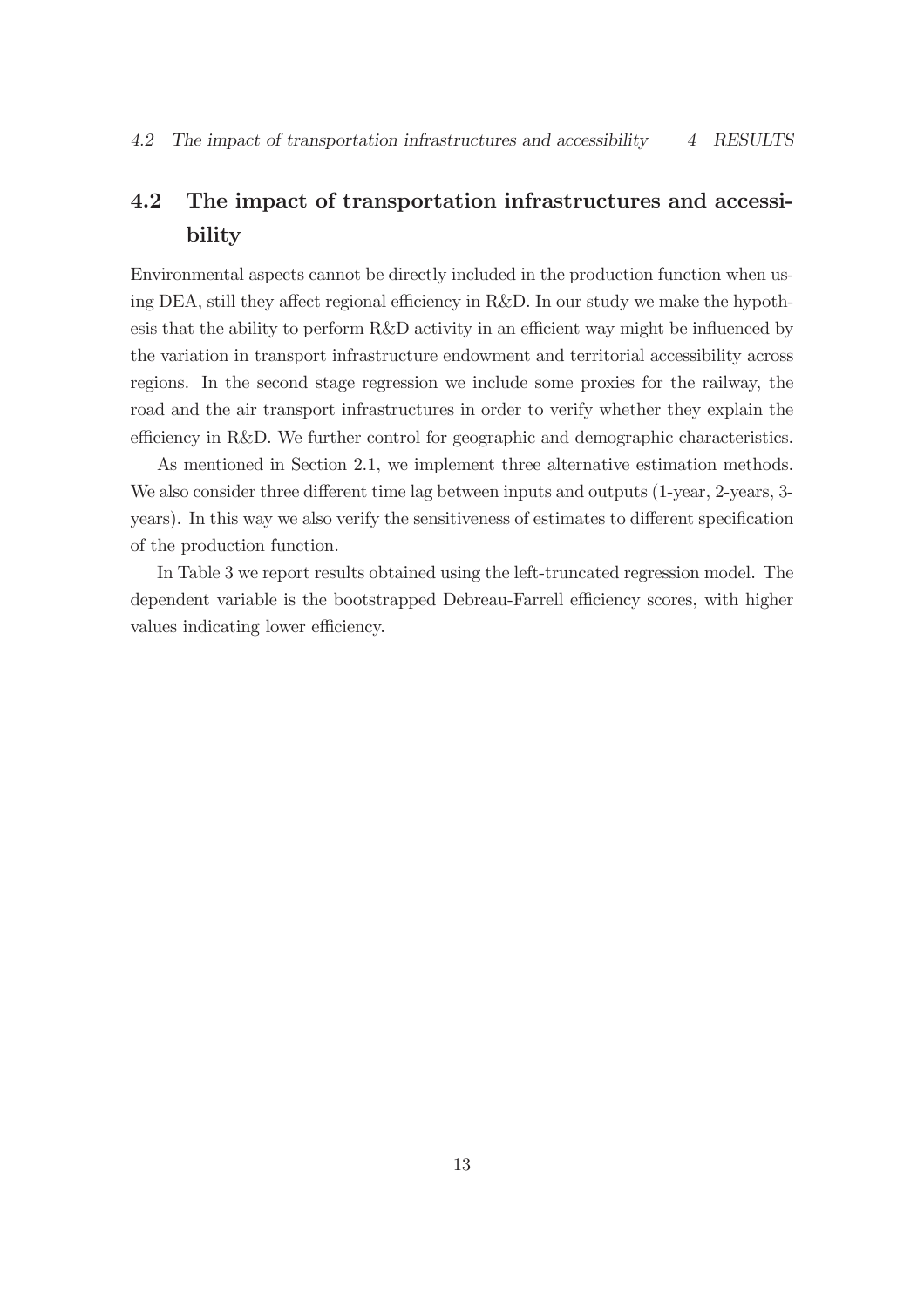#### 4.2 The impact of transportation infrastructures and accessibility 4 RESULTS

#### Table 3

#### Estimation results of bootstrapped left-truncated regression using MLE.

| Dependent variable: Bootstrapped Debreau-Farrell efficiency scores. |             |             |             |             |             |             |  |  |
|---------------------------------------------------------------------|-------------|-------------|-------------|-------------|-------------|-------------|--|--|
| Transport Infrastructures<br>Accessibility                          |             |             |             |             |             |             |  |  |
|                                                                     | (1)         | (2)         | (3)         | (4)         | (5)         | (6)         |  |  |
| Variable                                                            | $1-y$ lag   | $2-y$ lag   | $3-y$ lag   | $1-y$ lag   | $2-y$ lag   | $3-y$ lag   |  |  |
| Transport infrastr. endowment                                       | $-0.126***$ | $-0.118***$ | $-0.119***$ |             |             |             |  |  |
|                                                                     | (0.024)     | (0.022)     | (0.023)     |             |             |             |  |  |
| Air accessibility                                                   |             |             |             | $-1.008***$ | $-0.973***$ | $-0.924***$ |  |  |
|                                                                     |             |             |             | (0.087)     | (0.086)     | (0.093)     |  |  |
| Pop over 65                                                         | $0.865***$  | $0.844***$  | $0.869***$  | 0.053       | 0.054       | $0.228***$  |  |  |
|                                                                     | (0.155)     | (0.148)     | (0.153)     | (0.079)     | (0.083)     | (0.063)     |  |  |
| $North\text{-}East$                                                 | $-0.654$    | $-0.957$    | $-1.181$    | $-0.427$    | $-0.594$    | $-0.574$    |  |  |
|                                                                     | (0.920)     | (0.852)     | (0.861)     | (0.367)     | (0.369)     | (0.383)     |  |  |
| Centre                                                              | $-1.988**$  | $-1.920**$  | $-1.889**$  | $-1.673***$ | $-1.690***$ | $-1.610***$ |  |  |
|                                                                     | (0.856)     | (0.783)     | (0.770)     | (0.379)     | (0.373)     | (0.421)     |  |  |
| South and Isles                                                     | $1.978**$   | $1.890**$   | $1.915***$  | 0.273       | 0.161       | 0.700       |  |  |
|                                                                     | (0.825)     | (0.750)     | (0.743)     | (0.456)     | (0.471)     | (0.447)     |  |  |
| Observations                                                        | 200         | 200         | 200         | 258         | 258         | 258         |  |  |

Time dummies are included but not reported. Robust standard errors in parentheses.

\*\*\* p<0.01, \*\* p<0.05, \* p<0.10.

Results show that the transport infrastructures and accessibility exert a negative effect on inefficiency. Specifically, the coefficienct of Transport infrastructure endowment and Air accessibility are always negative and highly significant across regressions. This underlyines the strong impact of the rail and road network extension and of the volume of air passenger traffic, which are found to reduce the inefficiency of R&D activity.

The variable *Population over 65*, a proxy for the innovation attitude, has the expected sign. It is positive and highly significant, meaning that the higher the proportion of population aged 65 and over, the higher the inefficiency of R&D activity.

In Table 4 we show coefficients obtained from the probit estimator and in Table 5 we illustrate results using the Bernoulli quasi-MLE. In either cases we report the marginal effects. It is important for the reader to bear in mind that the dependent variable is defined in a different way compared to the left-truncated regression. It is, indeed, a binary indicator which takes value equal to 1 if the efficiency score of a given DMU is above the mean of the inverse ratio of efficiency scores, 0 otherwise.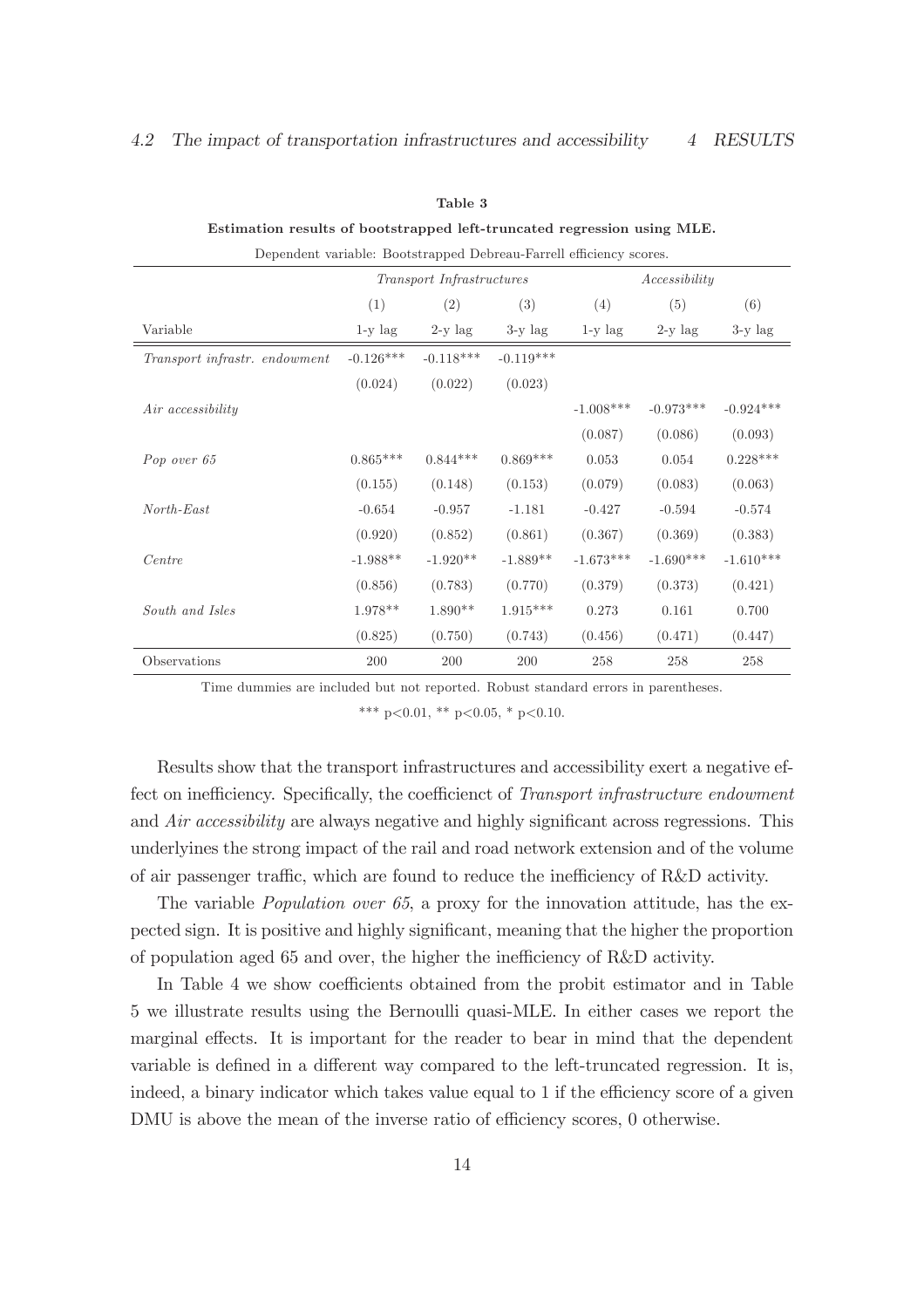#### Estimation results of Probit estimator.

| Dependent variable: binary indicator taking value 1 if the efficiency score |             |                           |             |               |            |           |  |
|-----------------------------------------------------------------------------|-------------|---------------------------|-------------|---------------|------------|-----------|--|
| is above the mean of the inverse ratio of efficiency scores, 0 otherwise.   |             |                           |             |               |            |           |  |
|                                                                             |             | Transport Infrastructures |             | Accessibility |            |           |  |
|                                                                             | (1)         | (2)                       | (3)         | (4)           | (5)        | (6)       |  |
| Variable                                                                    | $1-y$ lag   | $2-y$ lag                 | $3-y$ lag   | $1-y$ lag     | $2-y$ lag  | $3-y$ lag |  |
| Transport infrastr. endowment                                               | $0.165**$   | 0.084                     | 0.084       |               |            |           |  |
|                                                                             | (0.075)     | (0.084)                   | (0.051)     |               |            |           |  |
| Air accessibility                                                           |             |                           |             | $0.774*$      | $1.033***$ | 0.599     |  |
|                                                                             |             |                           |             | (0.400)       | (0.351)    | (0.572)   |  |
| Pop over 65                                                                 | $-2.953***$ | $-3.188***$               | $-1.012***$ | $-0.231$      | $-0.354$   | $-0.421$  |  |
|                                                                             | (0.641)     | (0.478)                   | (0.350)     | (0.364)       | (0.324)    | (0.429)   |  |
| $North\text{-}East$                                                         | $-2.923$    | $-3.126$                  | $-0.370$    | 1.442         | 1.735      | 0.833     |  |
|                                                                             | (2.579)     | (3.819)                   | (2.226)     | (2.159)       | (2.523)    | (3.272)   |  |
| Centre                                                                      | 4.773       | $7.667*$                  | 0.219       | 2.017         | 2.332      | 1.274     |  |
|                                                                             | (2.979)     | (4.153)                   | (2.120)     | (2.181)       | (2.371)    | (2.946)   |  |
| South and Isles                                                             | $-8.662***$ | $-9.127**$                | $-3.066$    | 1.333         | 1.857      | 1.142     |  |
|                                                                             | (3.333)     | (4.019)                   | (2.173)     | (2.293)       | (2.490)    | (4.466)   |  |
| Observations                                                                | 200         | 200                       | 200         | 258           | 258        | 258       |  |

Time dummies are included but not reported. Robust standard errors in parentheses.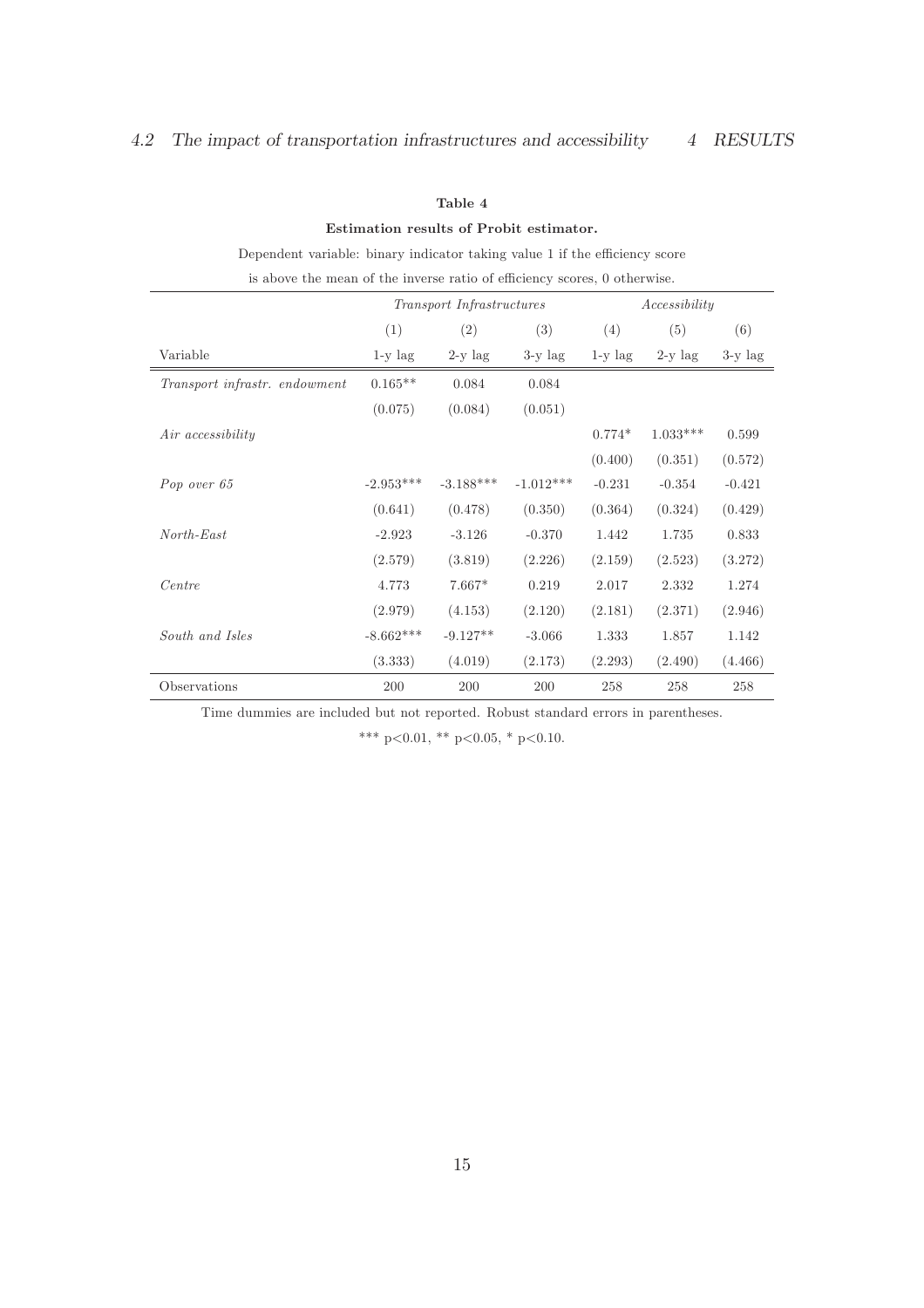#### Estimation results of Bernouli quasi-MLE.

Dependent variable: binary indicator taking value 1 if the efficiency score

|                               |             | Transport Infrastructures |             | Accessibility |             |             |  |
|-------------------------------|-------------|---------------------------|-------------|---------------|-------------|-------------|--|
|                               | (1)         | (2)                       | (3)         | (4)           | (5)         | (6)         |  |
| Variable                      | $1-y$ lag   | $2-y$ lag                 | $3-y$ lag   | $1-y$ lag     | $2-y$ lag   | $3-y$ lag   |  |
| Transport infrastr. endowment | $0.012***$  | $0.012***$                | $0.013***$  |               |             |             |  |
|                               | (0.003)     | (0.003)                   | (0.003)     |               |             |             |  |
| Air accessibility             |             |                           |             | $0.216***$    | $0.224***$  | $0.194***$  |  |
|                               |             |                           |             | (0.032)       | (0.034)     | (0.031)     |  |
| Pop over 65                   | $-0.134***$ | $-0.137***$               | $-0.140***$ | $-0.061***$   | $-0.065***$ | $-0.059***$ |  |
|                               | (0.018)     | (0.019)                   | (0.020)     | (0.021)       | (0.022)     | (0.015)     |  |
| $North\text{-}East$           | 0.030       | 0.055                     | 0.146       | $0.273**$     | $0.308***$  | $0.286***$  |  |
|                               | (0.138)     | (0.138)                   | (0.138)     | (0.112)       | (0.113)     | (0.067)     |  |
| Centre                        | $0.294***$  | $0.296***$                | $0.260**$   | $0.512***$    | $0.527***$  | $0.292***$  |  |
|                               | (0.112)     | (0.112)                   | (0.122)     | (0.132)       | (0.135)     | (0.077)     |  |
| South and Isles               | $-0.314***$ | $-0.323***$               | $-0.335***$ | 0.147         | $0.159*$    | $0.145*$    |  |
|                               | (0.096)     | (0.095)                   | (0.098)     | (0.095)       | (0.094)     | (0.084)     |  |
| Observations                  | 200         | 200                       | 200         | 258           | 258         | 258         |  |

Time dummies are included but not reported. Robust standard errors in parentheses.

\*\*\* p<0.01, \*\* p<0.05, \* p<0.10.

Results are consistent with those obtained with the left-truncated regression. In fact, a higher level of transport infrastructure endowment and a greater territorial accessibility increase the probability of being deemed as efficient. Focusing on the probit estimation, the coefficient of Transport infrastructure endowment is positive, although significant only in regression with 1-years lag between inputs and outputs. Instead, it appears to be positive and always significant under the Bernoulli quasi-MLE. Moreover, coefficients of the variable Air accessibility are, in general, positive and significant across regressions. Finally, the variable Population over 65 is negative and always significant with the Bernoulli quasi-MLE, while it is negative and significant with the probit estimator only for the set of regression reported in columns 1 to 3, concerning transportation infrastructure endowment.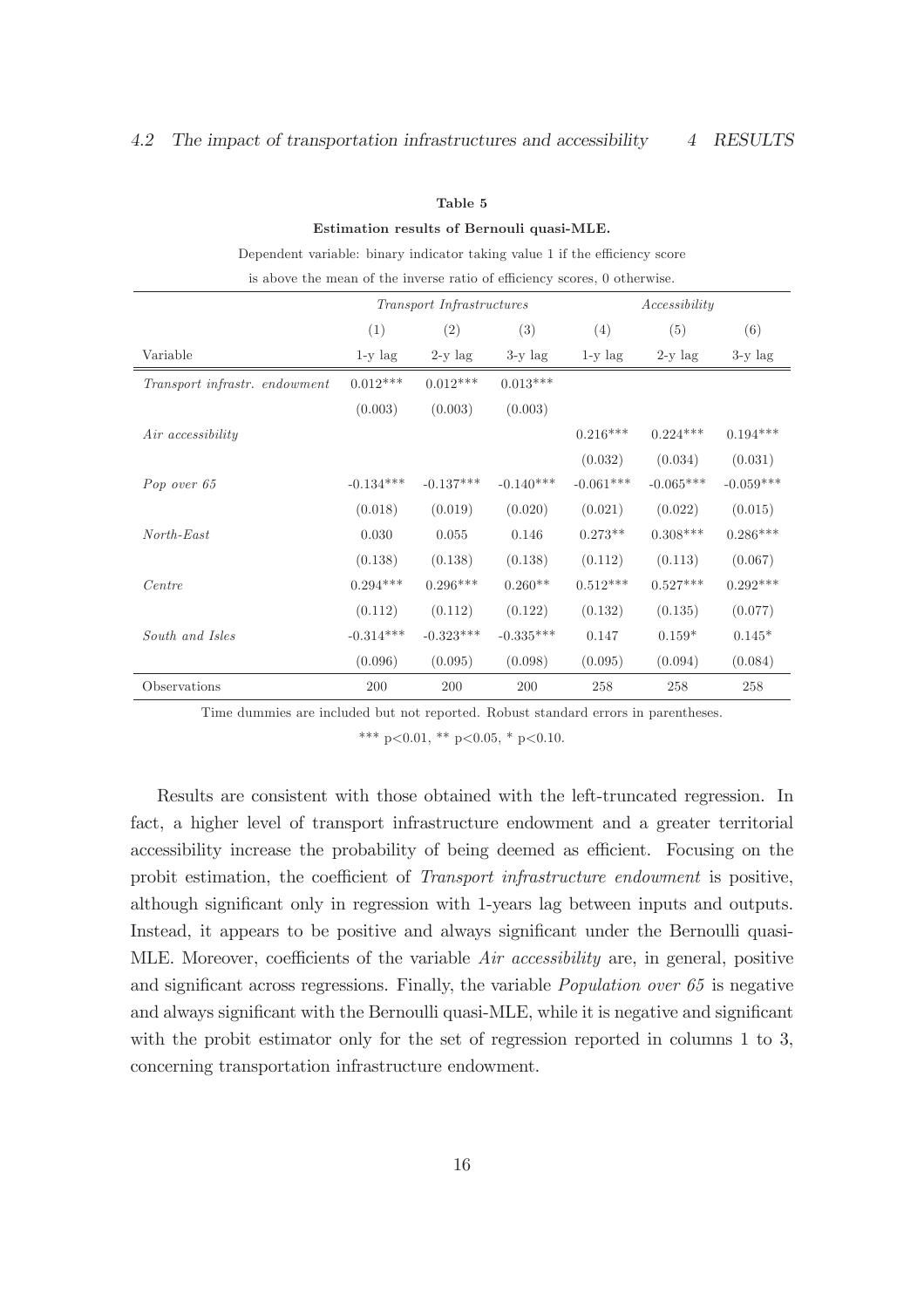# 5 Summary and conclusions

R&D activities are an essential element of economic growth. Understanding the sources of (in)efficiency in the regional production processes of R&D is, thus, crucial for developing targeted economic policies for innovation activities and R&D promotion. We provide evidence on Italian regions' performance over a fifteen years period and identify contextual factors which might play a role in determining it. In particular, in this paper we measure the efficiency of R&D activities across Italian regions with the aim of shedding light on the role of transport infrastructures and accessibility in promoting R&D efficiency. We carry out a two step analysis. (In)efficiency scores calculated in the first step are regressed in the second step of the analysis, through various estimation methods, on measures of transport infrastructure endowment and accessibility in order to identify the effects of transport related variables in explaining regional performances, after controlling for other contextual factors.

The analysis follows two steps. Firstly, we implement DEA, which provides evidence of a dualistic pattern in the regional R&D activities, with the most efficient territories located in the center-north areas of the country. Conversely, the lowest efficiency scores are shown by regions located in peripheral, southern areas, especially in the insular regions. Furthermore, the estimations carried out in the second part of the analysis, shows that R&D performance is explained also by a number of contextual factors, among which transport related indicators play a relevant and significant role. Results obtained appear to be consistent to the alternative estimation methods used. The results obtained with the three different estimation models used (bootstrapped left-truncated regression using maximum likelihood estimator, probit estimator and, finally, the Bernoulli quasi-MLE as proposed by Papke and Woolridge (2008)) are, in fact, coherent.

Our findings confirm our initial hypothesis on the positive and significant influence of the availability of an extensive transport infrastructure network and favourable accessibility conditions on regional efficiency in R&D. In particular, a greater extension of road and railway network and a greater volume of air passengers seem to stimulate the efficiency of R&D activity: transportation facilitates information sharing and knowledge transfer, allowing producers to learn from the best practice and, thus, to improve the production processes.

Policies disregarding the role of physical accessibility in promoting R&D and in favouring a convergence process among macroareas within the Italian territory, thus,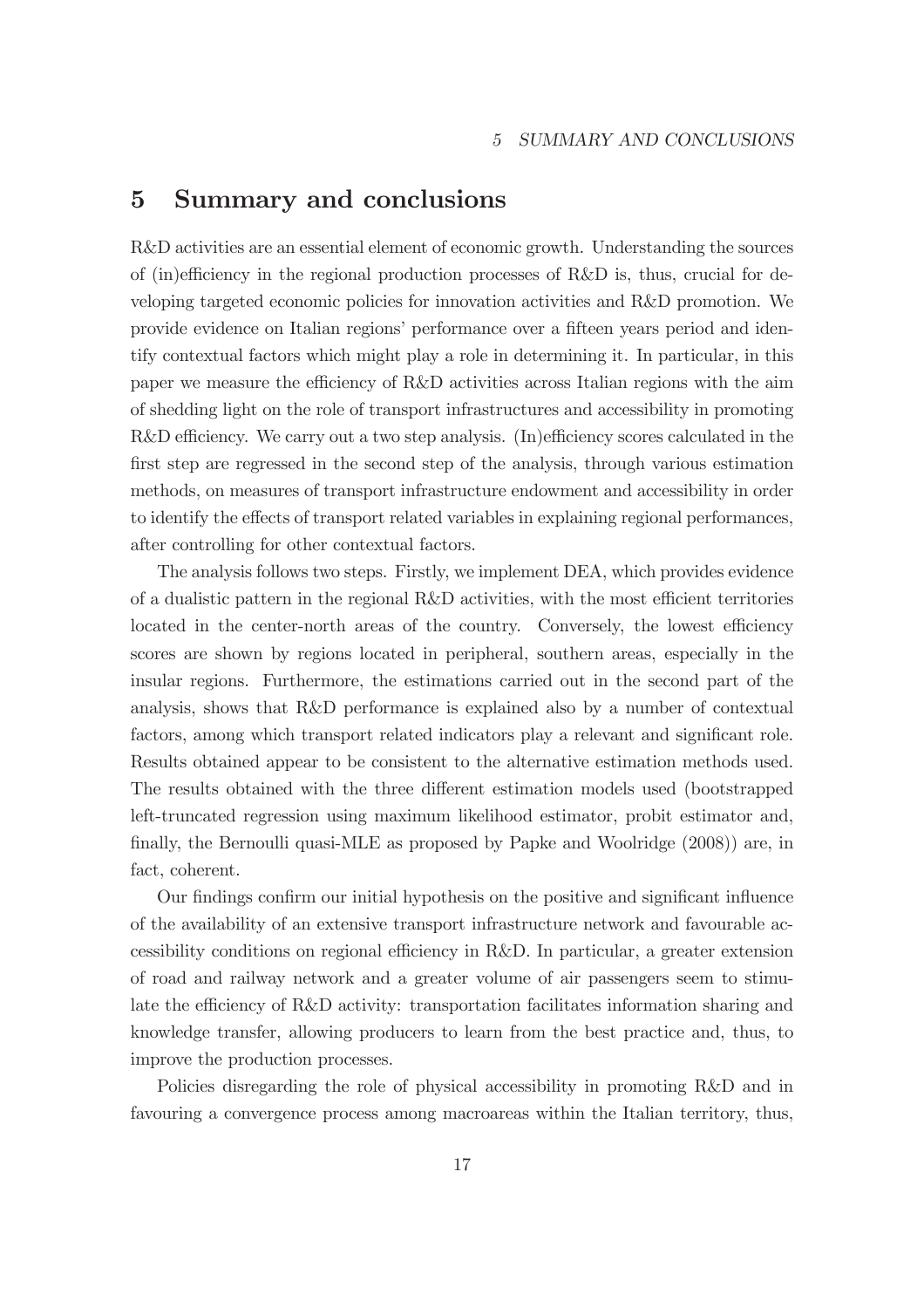might leave out an important element of evaluation. This might be of interest for policymakers. Investing in developing transport infrastructures is, indeed, a well known way to stimulate economic growth. However, an additional effect emerges from our work. Well-developed transport infrastructures improve efficiency in R&D activity that, in turn, stimulates growth. In other words, transport infrastructures foster growth via two channel, one direct and the other indirect through R&D efficiency improvements. Recalling the historical North-South gap (Bergantino, 2013a and 2013b), these arguments take on an even greater importance since transport infrastructures are also the key means to reduce regional disparities and to promote convergence in R&D performance.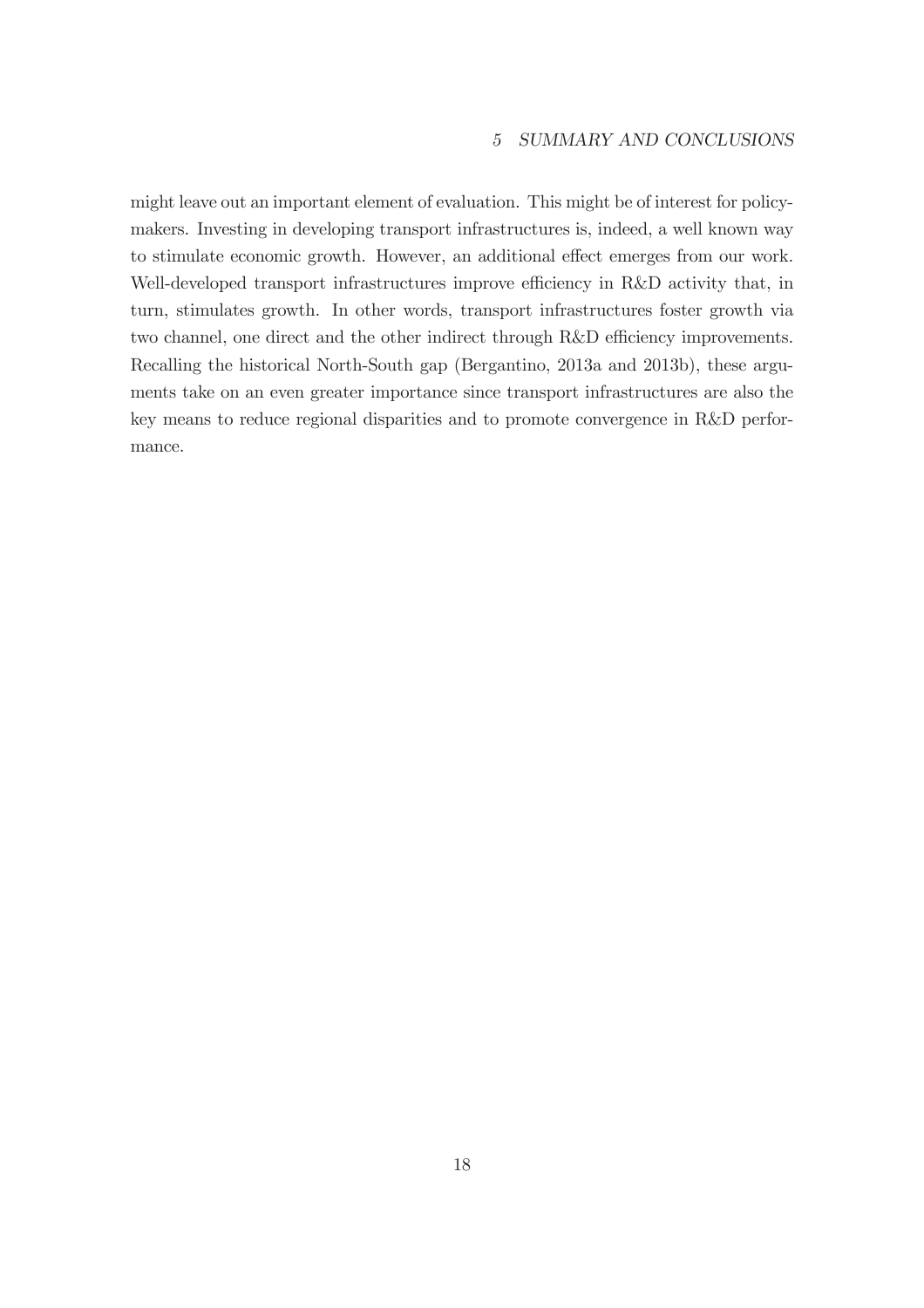#### REFERENCES REFERENCES

# References

- [1] Aubyn, M. S., Pina, A., Garcia, F., & Pais, J. (2009). Study on the efficiency and effectiveness of public spending on tertiary education. European Economy Economic Papers, n. 390, November 2009.
- [2] Acs, Z. J., Anselin, L., Varga, A. (2002). Patents and innovation counts as measures of regional production of new knowledge. Research policy, 31(7): 1069-1085.
- [3] Aguado, R., Jabier, M., Cermelli, M.(2013). Patterns of efficiency in R&D expenditure. A compared analysis of spanish and italian regions. AISRe, Proceedings of the XXXIV AISRE Conference, Palermo.
- [4] Archibald, R.B., Pereira, A.M. (2003). Effects of Public and Private R&D on Private-Sector Performance in the United States. Public Finance Review, 31(4): 429-451.
- [5] Banker, R.D., Charnes, A., Cooper, W.W. (1984). Some Models for Estimating Technical and scale inefficiencies in DEA. Management Science, 32(9): 1613-1627.
- [6] Bergantino, A.S., Musso E., Porcelli, F. (2013). Port management performance and contextual variables: Which relationship? Methodological and empirical issues. Research in Transportation Business & Management, 9: 81-91.
- [7] Bergantino, A.S., Capozza, C. De Carlo, A. (2012). Efficiency in regional investments in R&D: implications for territorial growth. Proceedings of the XIV SIET Conference, Bari.
- [8] Bergantino, A. S., Musso, E. (2011). The role of external factors versus managerial ability in determining seaports' relative efficiency: An input-by-input analysis through a multi-step approach on a panel of Southern European ports. Maritime Economics & Logistics,  $13(2)$ ,  $121-141$ .
- [9] Bergantino, A.S., F. Porcelli (2011). A measure of Italian local government spending efficiency: The case of transport related expenditure. A preliminary analysis. In: E. Mercucci and E. Musso (eds.) Sostenibilità, qualità e sicurezza nei sistemi di trasporto e logistica. Milano, Italy: FrancoAngeli: 24—35.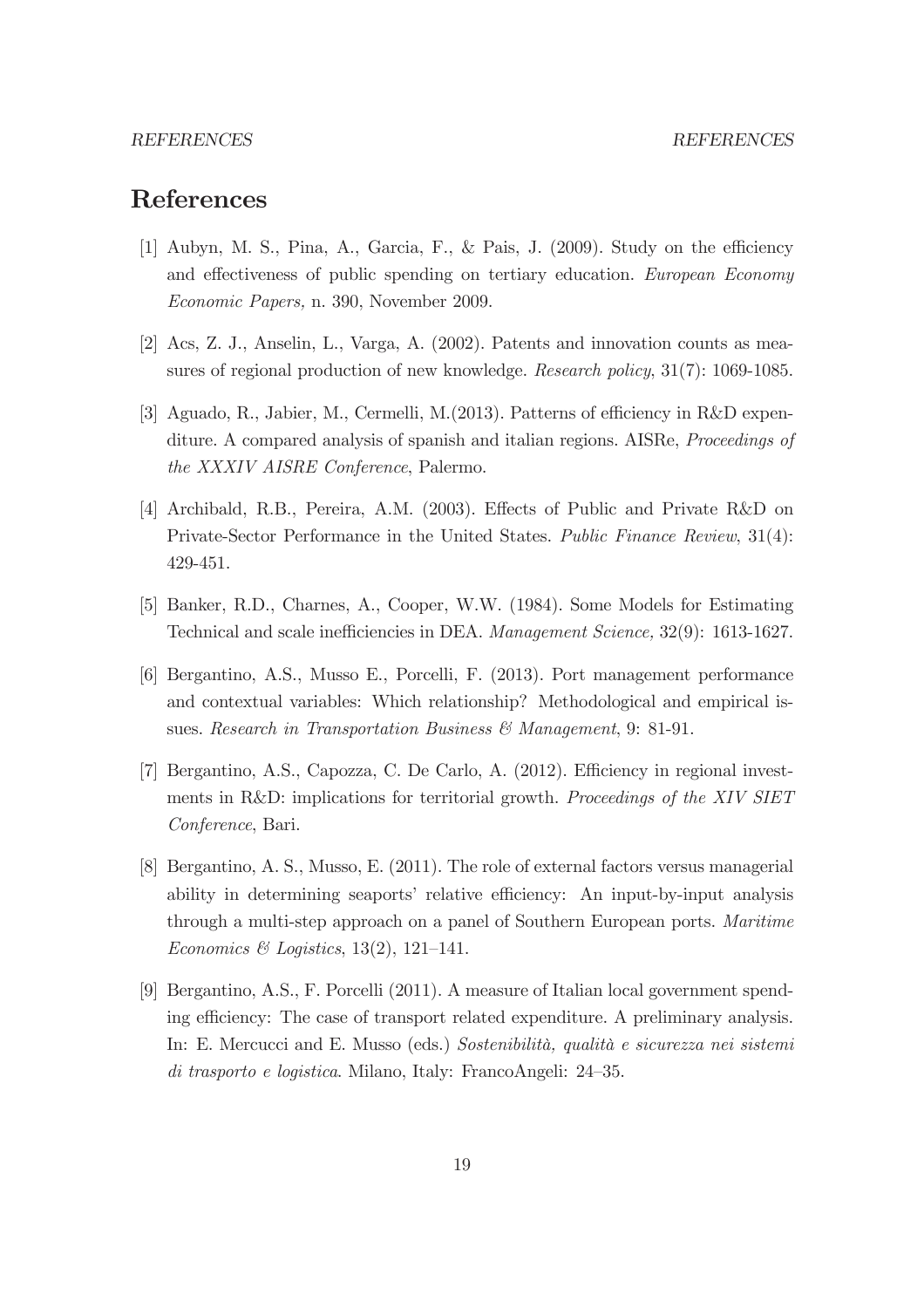- [10] Bergantino, A.S., F. Porcelli (2010). Is efficiency in urban transport related expenditures capitalised in housing market quotations? The case of Italian municipalities. Identità, Qualità e Competitività Territoriale. Proceedings of the XXXI AISRE Conference, Aosta.
- [11] Charnes, A., Cooper, W. W., and Rhodes, E. (1978). Measuring the efficiency of decision-making units. European Journal of Operational Research, 2(6): 429-444.
- [12] Chen, C., Chien, C., Lin, M., Wang, J. (2004). Using DEA to Evaluate R&D Performance of the Computers and Peripherals Firms in Taiwan. International Journal of Business, 9(4): 347-360.
- [13] Debreu, G. (1951). The coefficient of resource utilization. Econometrica, 19(3): 273-292.
- [14] Farrell, M. J. (1957). The measurement of productive efficiency. Journal of the Royal Statistical Society, 120(3): 253-281.
- [15] Goel, R.K., Payne, J.E., Ram, R. (2008). R&D expenditures and U.S. economic growth: A disaggregated approach. Journal of Policy Modeling, 30(2): 237-250.
- [16] Foddi, M., Usai, S. (2013). Regional Knowledge Performance in Europe, Growth and Change, 44(2): 258—286.
- [17] Griffith, R., Redding, S., Reenen, J.V. (2004). Mapping the two faces of R&D: Productivity growth in a panel of OECD industries. Review of Economics and Statistics, 86 (4): 883-895.
- [18] Griliches, Z. (1958). Research costs and social returns: Hybrid corn and related innovations. Journal of Political Economy, 66(5): 419-437.
- [19] Griliches, Z. (1990). Patent statistics as economic indicators: a survey? Journal of Economic Literature, 28(4): 1661-1707.
- [20] Guan, J., Wang, J. (2004). Evaluation and interpretation of knowledge production efficiency. Scientometrics, 59(1) :131-155.
- [21] Guellec, D., van Pottelsberghe de la Potterie, B. (2001). R&D and Productivity Growth: Panel Data Analysis of 16 OECD Countries. OECD Science, Technology and Industry Working Papers 2001/3, OECD Publishing.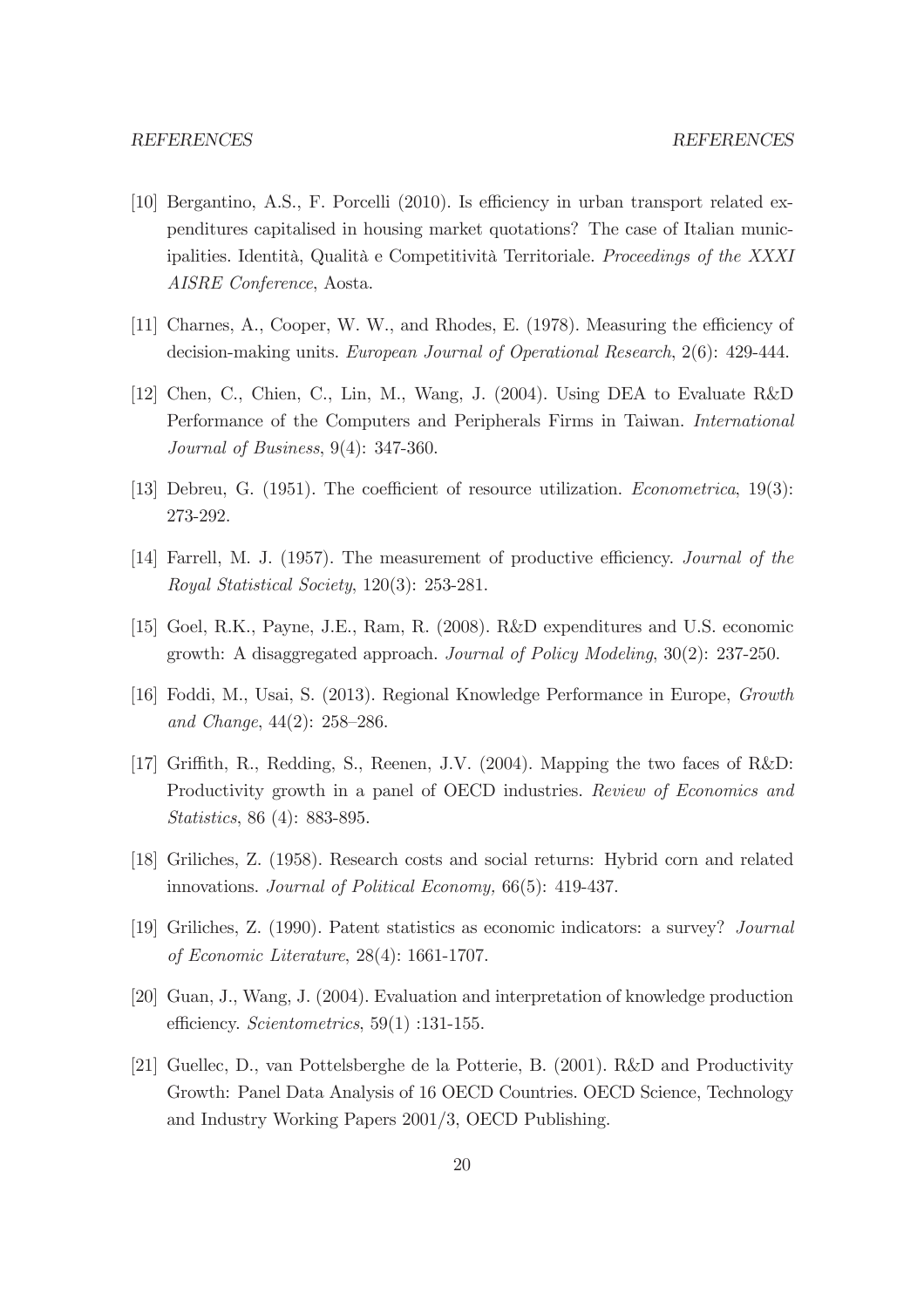- [22] Hsu, F.M., Hsueh, C.C. (2009). Measuring relative efficiency of governmentsponsored R&D projects: a three-stage approach. Evaluation and program plan $ning, 32(2): 178-186.$
- [23] Jones, C. I. (2002). Sources of economic growth in a world of ideas. American Economic Review, 92(1): 220-239.
- [24] Liu, J., & Tone, K. (2008). A multistage method to measure efficiency and its application to Japanese banking industry. Socio-Economic Planning Sciences, 42(2), 75—91.
- [25] Lovell, C. K. (1993). Production frontiers and productive efficiency. In Fried, A. O., Lovell, A. K., and Schmidt, S. S., editors, The Measurement of Productive Efficiency, chapter 1, pages 3-67. Oxford University Press.
- [26] Margari, B., Erbetta, F., Petraglia, C., Piacenza, M. (2007). Regulatory and environmental effects on public transit efficiency: A mixed DEA—SFA approach. Journal of Regulatory Economics, 32: 131—151.
- [27] Pakes, A., Griliches, Z. (1984). Patents and R&D at the firm level: a first look. In: Griliches, Z. (Ed.), *R&D Patents and Productivity*. University of Chicago Press, Chicago.
- [28] Papke, L.E., Wooldridge, J.M. (2008). Panel data methods for fractional response variables with an application to test pass rates. Journal of Econometrics, 145(1-2): 121-133.
- [29] Sharma, S., Thomas, V.J. (2008). Inter-country R&D efficiency analysis: An application of data envelopment analysis. Scientometrics, 76(3): 483-501.
- [30] Simar, L., Wilson, P.W. (1998). Sensitivity analysis of efficiency scores: How to bootstrap in nonparametric frontier models. Management Science, 44 (1): 49-61.
- [31] Simar, L., Wilson, P.W. (2000). A general methodology for bootstrapping in nonparametric frontier. Journal of Applied Econometrics, 27 (6): 779-802.
- [32] Simar, L., Wilson, P.W. (2007). Estimation and inference in two-stage, semiparametric models of production processes. Journal of Econometrics, 136(1): 31- 64.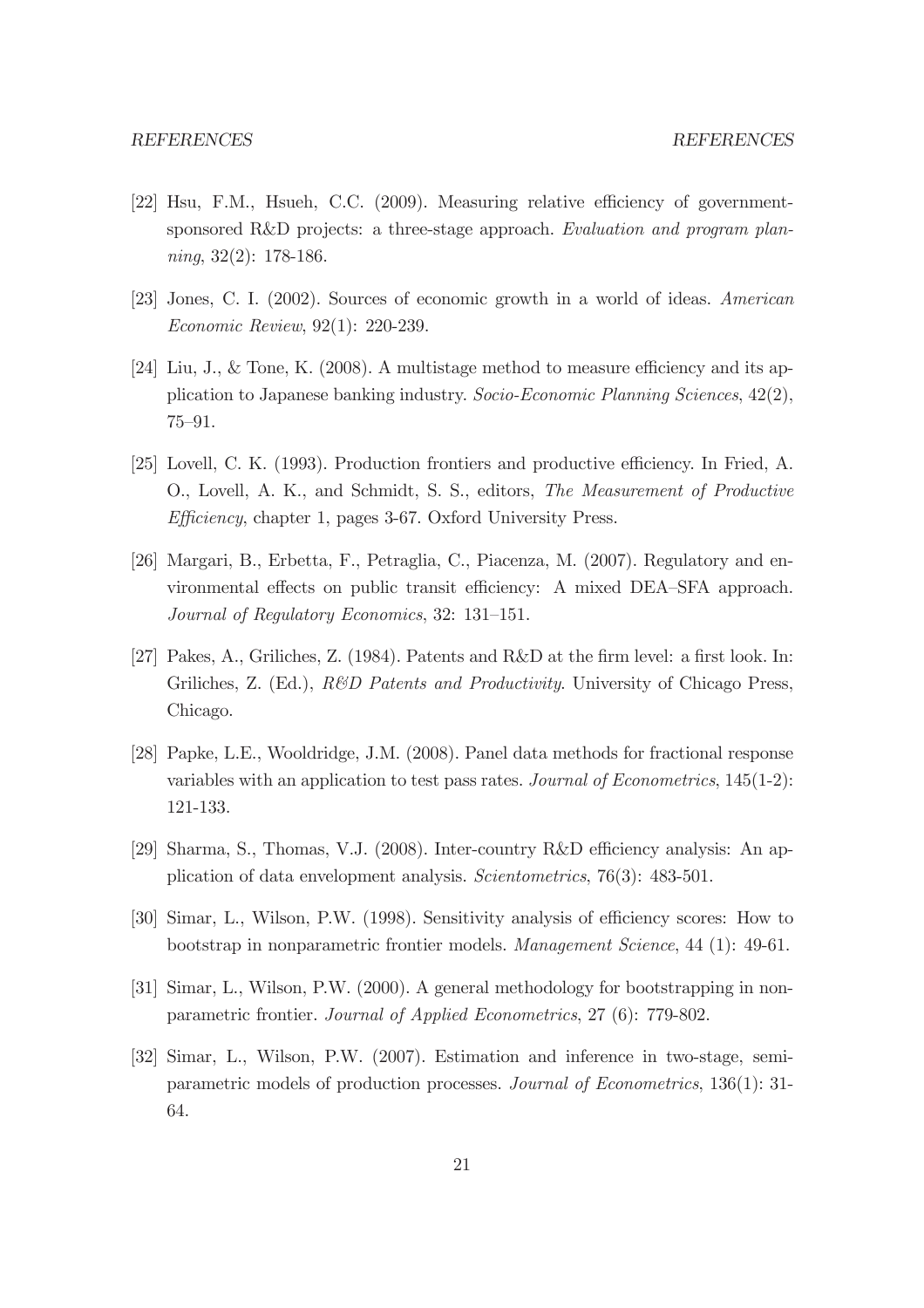- [33] Thomas, V.J., Sharma, S., Jain, S.K. (2011). Using patents and publications to assess R&D efficiency in the states of the USA. World Patent Information, 33(1): 4-10.
- [34] Wang, E.C., Huang, W. (2007). Relative efficiency of R&D activities: A crosscountry study accounting for environmental factors in the DEA approach. Research Policy, 36(2): 260—273.
- [35] Wang, E.C. (2007). R&D efficiency and economic performance: A cross-country analysis using the stochastic frontier approach. Journal of Policy Modeling, 29 (2): 345-360.
- [36] Worthington, A.C., and Dollery, B. (2002). Incorporating contextual information in public sector efficiency analysis: A comparative study of NSW local government. Applied Economics, 34, 453—464.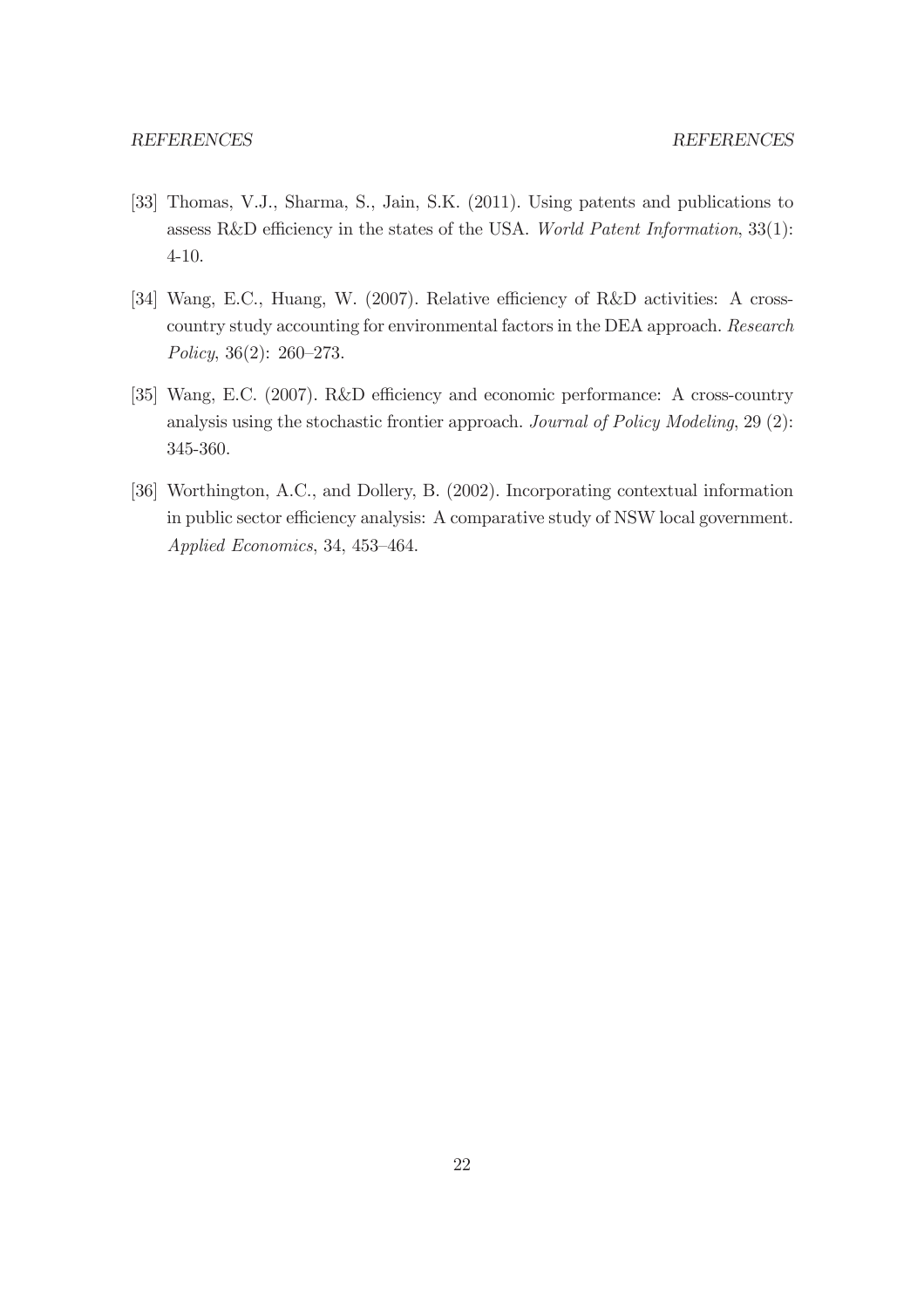# Appendix A

In order to check the robustness of our results, we compute R&D technical efficiency using the production functions specified in Section 3 under the output-oriented approach, where technical efficiency is reached when outputs are maximized, keeping inputs fixed.

Table 6 reports the matrix of Spearman correlation. The Spearman correlation between rankings of technical efficiency scores obtained using the input-oriented and the output-oriented approach is at least equal to 0.91. This would suggest that results are robust and are not influenced by the approach used to solve the linear program.

| Table 0. Spearman correlation between rainkings. |           |                       |           |              |                   |           |           |  |
|--------------------------------------------------|-----------|-----------------------|-----------|--------------|-------------------|-----------|-----------|--|
|                                                  |           | <i>Input-oriented</i> |           |              | $Output-oriented$ |           |           |  |
|                                                  |           | $1-y \, laq$          | $2-y$ lag | $3-y \,$ lag | $1-y$ lag         | $2-y$ lag | $3-y$ lag |  |
|                                                  | $1-y$ lag | 1                     |           |              |                   |           |           |  |
| <i>Input-oriented</i>                            | $2-y$ lag | 0.9933                | 1         |              |                   |           |           |  |
|                                                  | $3-y$ lag | 0.9838                | 0.9903    | 1            |                   |           |           |  |
|                                                  | $1-y$ lag | 0.9204                | 0.9145    | 0.9019       |                   |           |           |  |
| $Output-oriented$                                | $2-y$ lag | 0.9152                | 0.9195    | 0.9080       | 0.9925            | 1         |           |  |
|                                                  | $3-y$ lag | 0.9053                | 0.9099    | 0.9164       | 0.9825            | 0.9893    |           |  |

Table 6. Spearman correlation between rankings.

A further robustness check consists of running the same set of regressions introducing in the model the variables Road Network and Railways Network separately, in place of the variable Transport infrastructure endowment, which is given by the sum of Road Network and Railways Network. Overall, results appear to be consistent with the main estimates (see Table 7 to 9).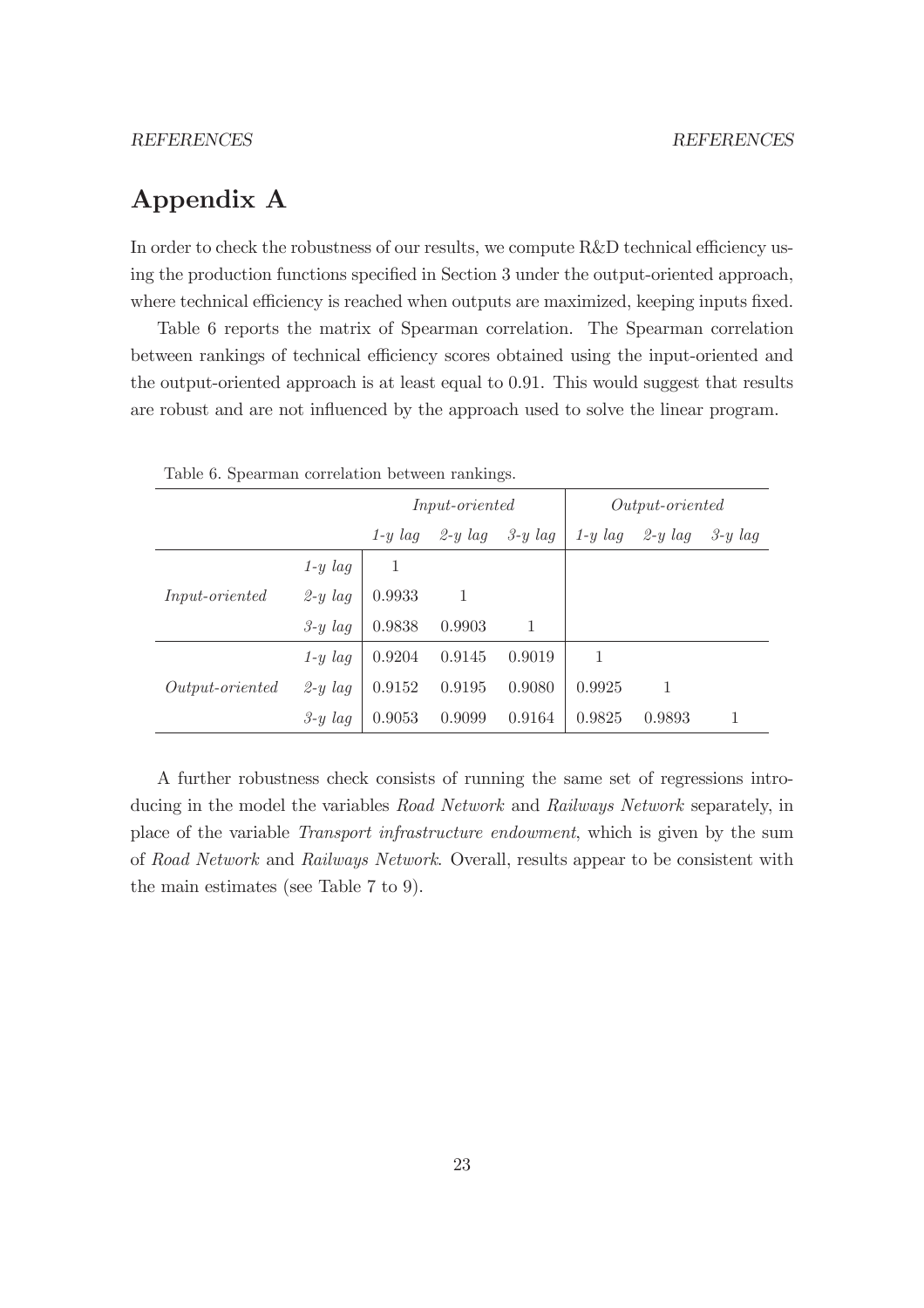### Estimation results of bootstrapped left-truncated regression using MLE.

| Dependent variable: Bootstrapped Debreau-Farrell efficiency scores. |             |             |             |             |             |             |  |
|---------------------------------------------------------------------|-------------|-------------|-------------|-------------|-------------|-------------|--|
|                                                                     | (1)         | (2)         | (3)         | (4)         | (5)         | (6)         |  |
| Variable                                                            | $1-y$ lag   | $2-y$ lag   | $3-y$ lag   | $1-y$ lag   | $2-y$ lag   | $3-y$ lag   |  |
| Railway Network                                                     | $-0.091$    | $-0.092$    | $-1.491***$ |             |             |             |  |
|                                                                     | (0.734)     | (0.692)     | (0.204)     |             |             |             |  |
| Road Network                                                        |             |             |             | $-0.132***$ | $-0.124***$ | $-0.125***$ |  |
|                                                                     |             |             |             | (0.028)     | (0.025)     | (0.026)     |  |
| Pop over 65                                                         | $0.645***$  | $0.635***$  | $0.925***$  | $0.849***$  | $0.829***$  | $0.855***$  |  |
|                                                                     | (0.222)     | (0.211)     | (0.135)     | (0.165)     | (0.155)     | (0.159)     |  |
| $North\text{-}East$                                                 | $-0.311$    | $-0.635$    | $-1.918**$  | $-0.607$    | $-0.916$    | $-1.145$    |  |
|                                                                     | (1.345)     | (1.294)     | (0.803)     | (0.964)     | (0.894)     | (0.891)     |  |
| Centre                                                              | $-3.979***$ | $-3.823***$ | $-4.142***$ | $-1.930**$  | $-1.853**$  | $-1.817**$  |  |
|                                                                     | (1.480)     | (1.442)     | (0.763)     | (0.891)     | (0.824)     | (0.821)     |  |
| South and Isles                                                     | $-0.536$    | $-0.550$    | $-1.019$    | $2.110**$   | $2.023**$   | $2.056***$  |  |
|                                                                     | (1.369)     | (1.266)     | (0.706)     | (0.901)     | (0.796)     | (0.763)     |  |
| Observations                                                        | 260         | 260         | 240         | 200         | 200         | 200         |  |

Time dummies are included but not reported. Robust standard errors in parentheses.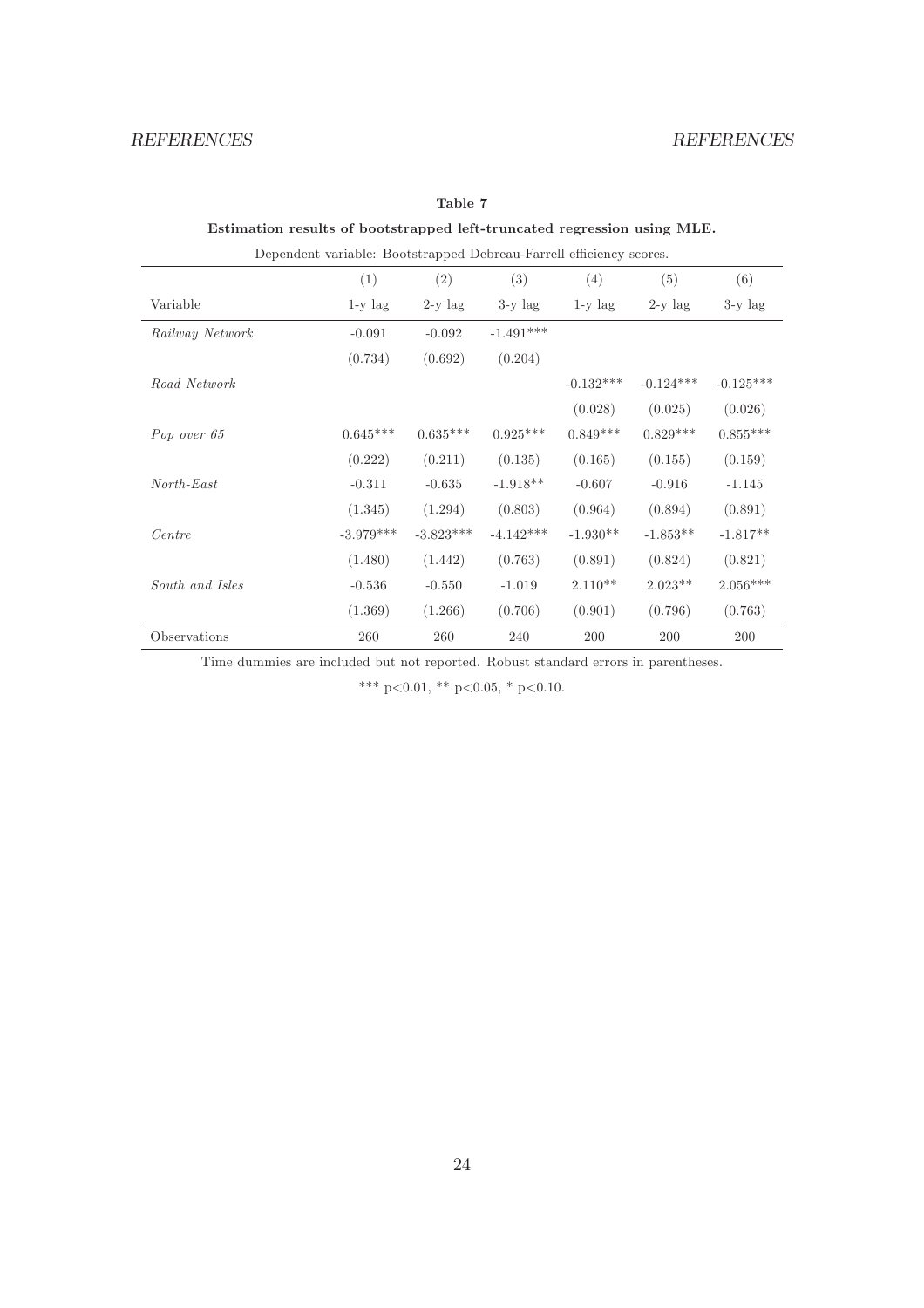### Estimation results of Probit estimator.

Dependent variable: binary indicator taking value 1 if the efficiency score

is above the mean of the inverse ratio of efficiency scores, 0 otherwise.

|                 | (1)         | (2)         | (3)         | (4)         | (5)         | (6)         |
|-----------------|-------------|-------------|-------------|-------------|-------------|-------------|
| Variable        | $1-y$ lag   | $2-y$ lag   | $3-y$ lag   | $1-y$ lag   | $2-y$ lag   | $3-y$ lag   |
| Railway Network | $0.390***$  | $0.270***$  | $1.702***$  |             |             |             |
|                 | (0.060)     | (0.065)     | (0.519)     |             |             |             |
| Road Network    |             |             |             | $0.165**$   | 0.037       | 0.072       |
|                 |             |             |             | (0.080)     | (0.087)     | (0.047)     |
| Pop over 65     | $-3.553***$ | $-2.492***$ | $-1.685***$ | $-2.880***$ | $-3.312***$ | $-1.019***$ |
|                 | (0.457)     | (0.587)     | (0.337)     | (0.607)     | (0.635)     | (0.295)     |
| North-East      | 0.803       | 1.635       | 0.702       | $-3.243$    | $-2.622$    | $-0.671$    |
|                 | (4.244)     | (3.675)     | (2.289)     | (2.817)     | (3.213)     | (1.916)     |
| Centre          | 5.747       | 5.746       | 2.425       | 1.781       | $8.959**$   | 1.207       |
|                 | (4.879)     | (3.789)     | (2.175)     | (3.013)     | (4.382)     | (2.054)     |
| South and Isles | $-1.204$    | $-4.635$    | $-1.419$    | $-8.726***$ | $-7.705**$  | $-2.683$    |
|                 | (4.353)     | (4.181)     | (1.993)     | (3.187)     | (3.253)     | (1.651)     |
| Observations    | 260         | 260         | 260         | 200         | 200         | 200         |

Time dummies are included but not reported. Robust standard errors in parentheses.